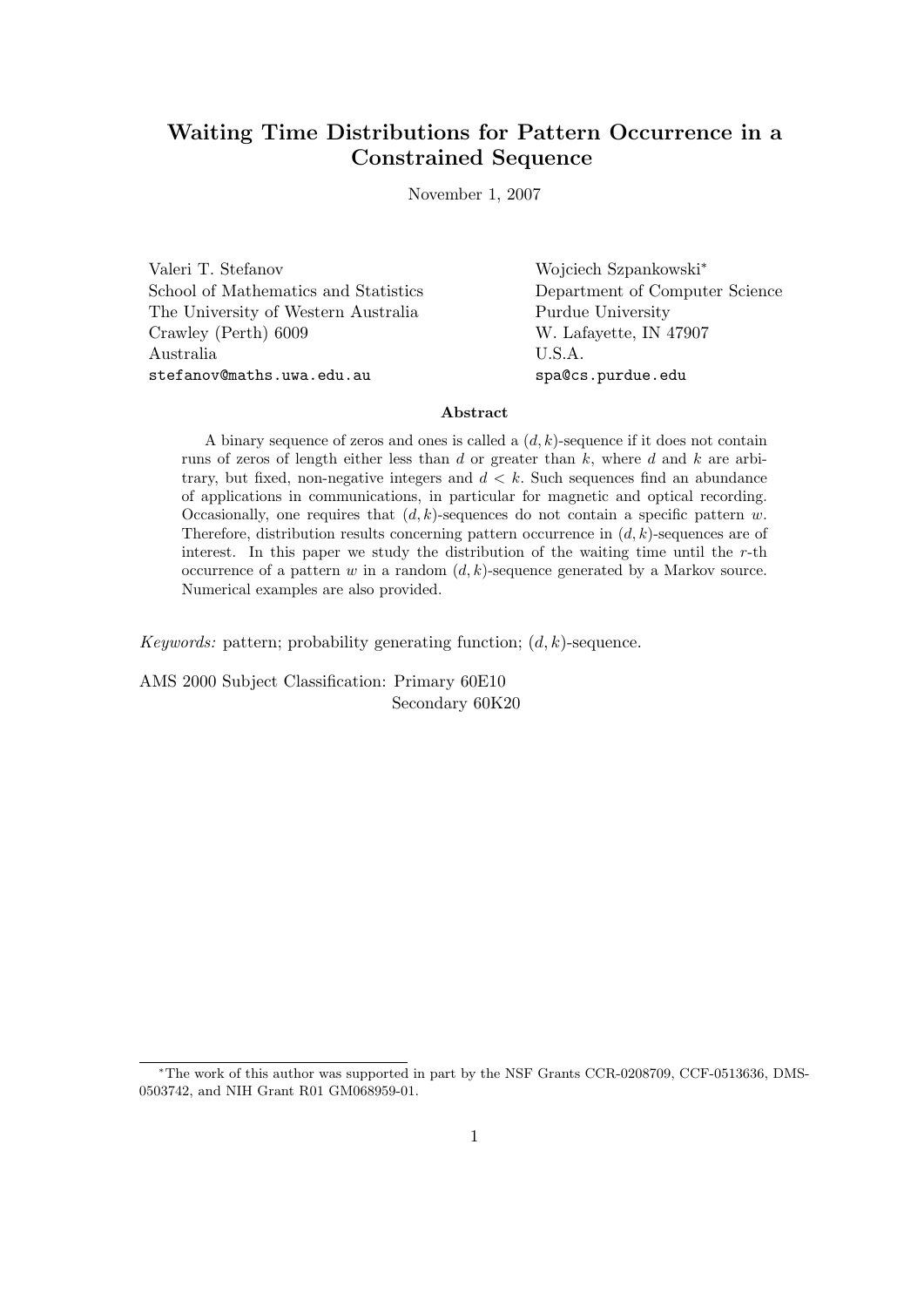## 1 Introduction

In many communication systems, including magnetic and optical recording ones, one must restrict the structure of a bit stream (binary sequence) to a class of sequences satisfying certain constraints. The simplest constrained binary sequences are those in which runs of zeros (between two consecutive 1's) must have length at least d and at most k, where  $d < k$ . Such sequences are called  $(d, k)$ -sequences (cf. [18, 19, 32]). For example, in (1,4)sequence 11 and 00000 are forbidden runs. In some situations, as observed in [20], one needs to avoid certain *patterns* in  $(d, k)$ -sequences. In this paper, for a *given* pattern (word)  $w(w = w_1w_2...w_m)$  we study the exact distribution of the waiting time until the r−th occurrence of the pattern w in a random  $(d, k)$ -sequence generated by a Markov source.

Pattern matching is a well studied problem. It is motivated by applications in communication theory as well as computational biology where one looks for over-represented or under-represented patterns in order to find useful signals. In general, for a given set of patterns  $W = \{W_1, \ldots, W_K\}$ , where the  $W_i$  are words of the same length, one searches for all  $W$  occurrences in a text of length n. (In this paper we only consider a single pattern of length m that we denote by w.) In computer science literature several fast algorithms (e.g., Knuth-Morris-Pratt and Boyer-Moore algorithms) were designed to search for such patterns. Here, we are rather interested in the distribution theory associated with the number of  $W$  occurrences in a probabilistic framework where the (constrained) text is generated randomly (a Markov source in our case).

The pattern matching problem (in a probabilistic framework) goes back, at least, to Feller. The number of word occurrences in a random text has been intensively studied over the last two decades, with significant progress in this area being reported [3, 4, 5, 6, 7, 10, 11, 13, 14, 15, 18, 21, 24, 25, 26, 27, 28, 29, 31]. For instance, Guibas and Odlyzko [14] revealed the fundamental role played by autocorrelation sets and their associated polynomials. Li [15] and Gerber and Li [13] introduced martingale techniques to the area and combined the latter with a relevant Markov chain embedding. Markov chain embeddings have been widely used by a number of authors (see  $[6, 10, 11]$  and the references in  $[2, 12]$ ). Blom and Thorburn  $[5]$ made connections with Markov renewal theory and Biggins and Cannings [4] elaborated on these. Stefanov and Pakes [29] introduced exponential family methodology to the area and Stefanov [27] extended it in combination with suitable Markov renewal embeddings. Régnier and Szpankowski [22, 23] established that the number of occurrences of a word is asymptotically normal under a diversity of models that include Markov chains. Nicodème, Salvy, and Flajolet [21] showed generally that the number of places in a random text at which a 'motif' (i.e., a general regular expression pattern) terminates is asymptotically normally distributed. Bender and Kochman  $\lceil 3 \rceil$  studied a generalized pattern W occurrences using (in nutshell) the deBruijn graph representation that allowed the authors to establish the central limit theorem, but without explicit mean and variance. Recent surveys on pattern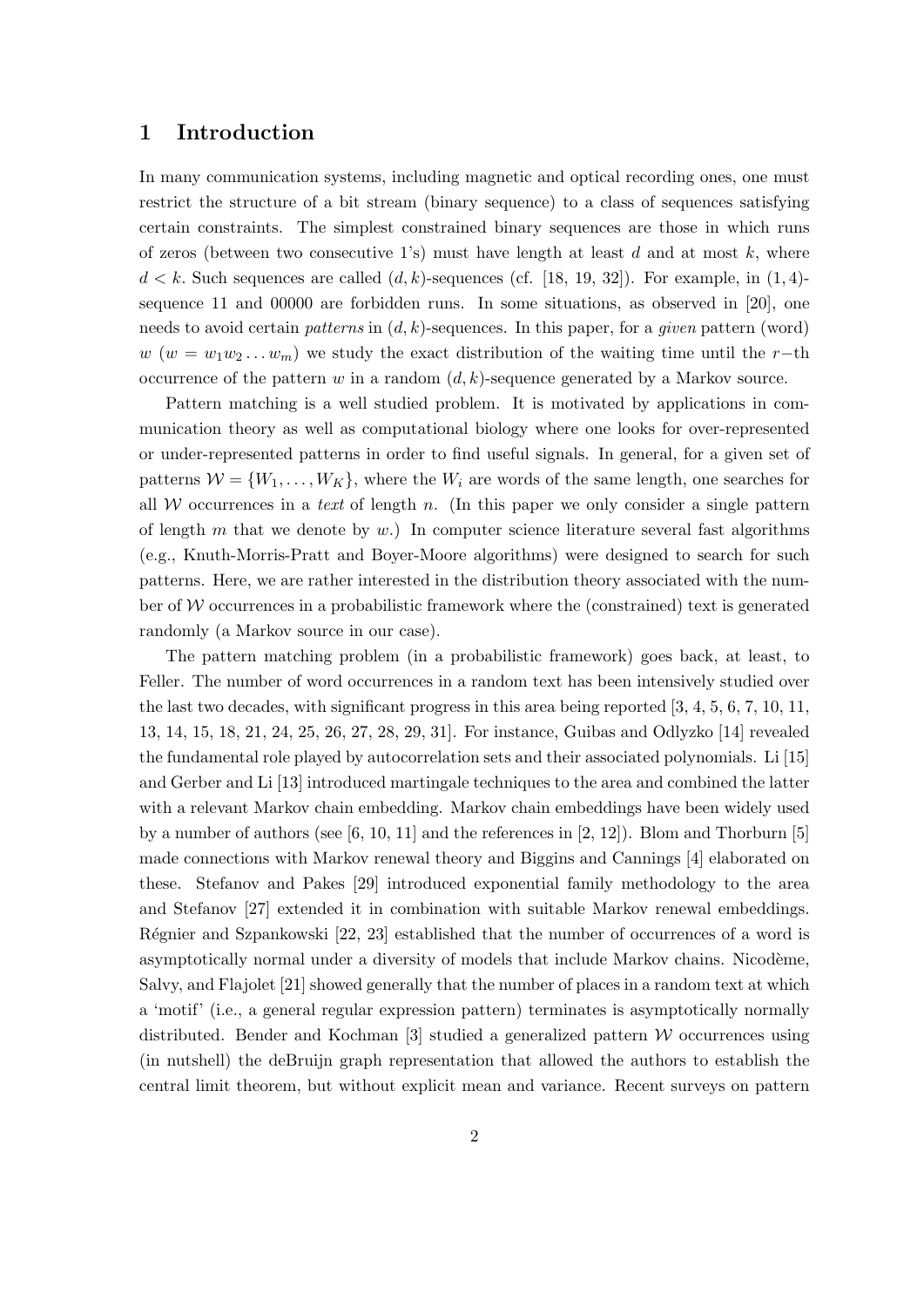matching can be found in Lothaire [18] (Chaps. 6 and 7). To the best of our knowledge, the distribution theory associated with pattern occurrence in a constrained sequence, such as a  $(d, k)$ -sequence, has not been treated in the literature.

A brief description of our problem and methodology follows. Let  $N_n$  be the number of w  $(w = w_1 ... w_m)$  occurrences in a binary sequence, of length n, generated by a twostate Markov chain X. Throughout the paper such sequences will be called unconstrained sequences whereas  $(d, k)$ -sequences will be called *constrained sequences*. By  $Y_r$  we define the waiting time until the r-th occurrence of the pattern  $w$  in an unconstrained sequence. Bearing in mind that the initial symbol at time zero counts to the sequence length we have

$$
P(N_n \le r) = P(Y_r \ge n - 1) \tag{1}
$$

for all  $r, n \geq 1$ . This basic renewal equation is the starting point of two different approaches to the analysis of pattern occurrences, on finite alphabets, in unconstrained sequences as surveyed in Chaps. 6 and 7 of [18]. For example, [3, 14, 21, 22, 23] analyze  $N_n$ , whereas the authors of [24, 28, 31] study the waiting time  $Y_r$ , for unconstrained sequences. In the case of constrained sequences we may be interested in either the distribution of  $N_n$  given the sequence is constrained up to time n, or the distribution of  $Y_r$  given the sequence is constrained up to time  $Y_r$ . In other words, denoting by  $\bar{N}_n^{(d,k)}$  the number of runs of zero of length either less than d or greater than  $k$  in an unconstrained sequence of length  $n$ , the probabilities of interests are  $P(N_n \le r | \bar{N}_n^{(d,k)} = 0)$  (=  $P(Y_r \ge n - 1 | \bar{N}_n^{(d,k)} = 0)$ ) and  $P(Y_r \geq n-1 | \bar{N}_{Y_r}^{(d,k)})$  $Y_{Y_r}^{(d,k)} = 0$ )  $(= P(N_n \leq r | \bar{N}_{Y_r}^{(d,k)}))$  $Y_{Y_r}^{(d,k)} = 0$ ). Clearly  $P(N_n \le r | \bar{N}_n^{(d,k)} = 0)$  is not equal to  $P(Y_r \geq n-1 | \bar{N}_{Y_r}^{(d,k)})$  $Y_r^{(u,\kappa)} = 0$ . Also the evaluation of each of these two conditional probabilities lead to two different problems. For the latter probability we also have

$$
P(Y_r \ge n - 1 | \bar{N}_{Y_r}^{(d,k)} = 0) = \frac{\sum_{i=n-1}^{\infty} P(Y_r = i, \ \bar{N}_i^{(d,k)} = 0)}{\sum_{i=0}^{\infty} P(Y_r = i, \ \bar{N}_i^{(d,k)} = 0)}.
$$

In the present paper we deal with  $P(Y_r \geq n-1 | \bar{N}_{Y_r}^{(d,k)})$  $Y_r^{(a,\kappa)} = 0$ , whereas in a forthcoming paper we will treat  $P(N_n \le r | \bar{N}_n^{(d,k)} = 0)$ . Of course, the latter probability is of relevance in situations when the constrained sequence has been observed up to time  $n$  whereas the former is such when the constrained sequence is observed up to an r−th occurrence of the pattern of interest.

Stefanov [28] provides an original approach for a recursive evaluation of the generating functions of the waiting time conditioned on seeing a portion of the pattern in an unconstrained sequence. Also the approach provides the joint generating functions of the aforementioned waiting time  $Y_r$  together with the associated counts of relevant events. This paper extends the analysis of [28] to constrained sequences. The case of constrained sequences, when the probability of interest is  $P(Y_r \geq n | \bar{N}_{Y_r}^{(d,k)})$  $Y_r^{(a,\kappa)}=0$ , leads to more general type of events, associated with the above waiting time, than those considered in [28]. The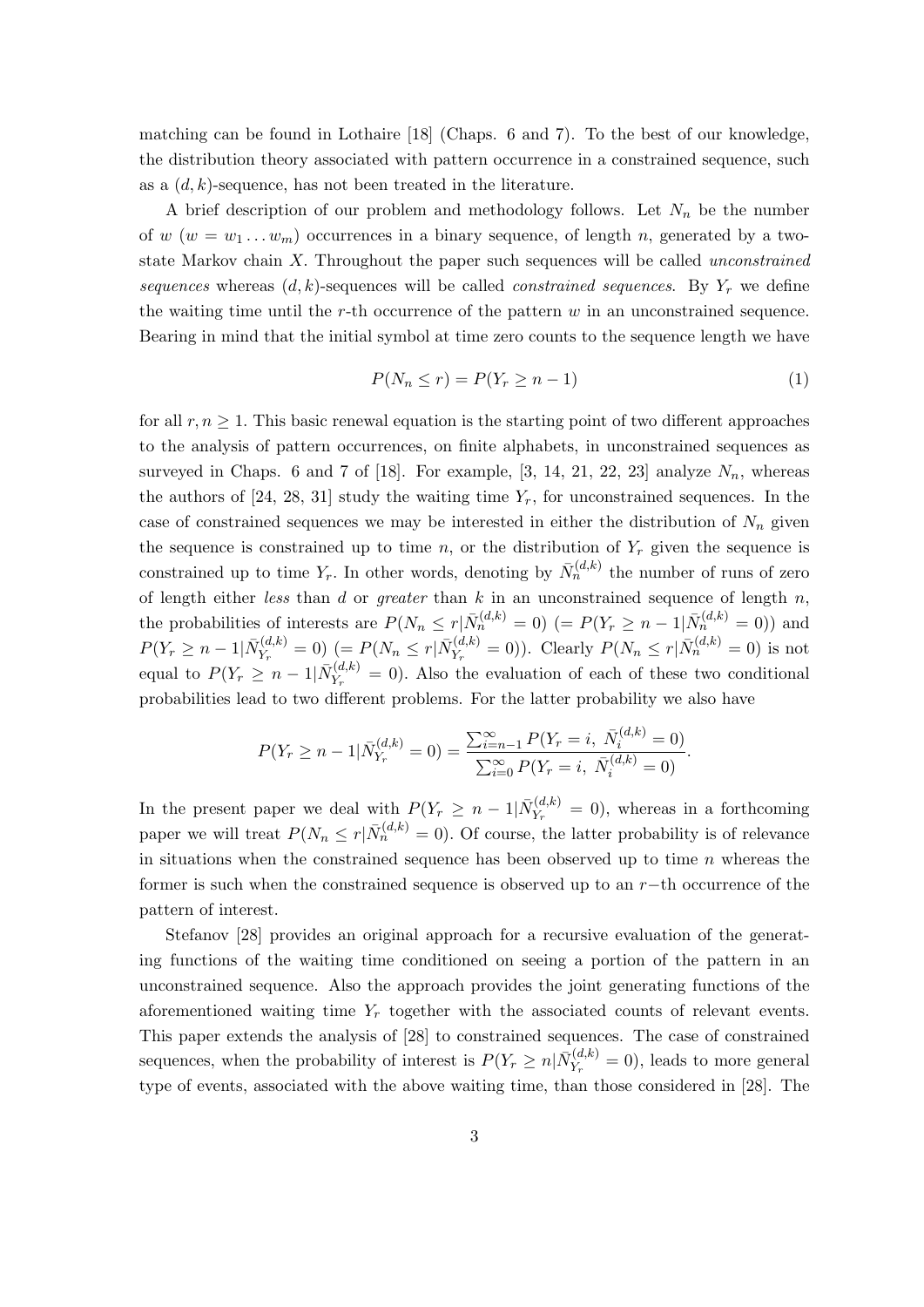key points of that extension are explained in Idea of the Proof inserted immediately after Theorem 1 in the next section.

The paper is organized as follows. In the next section we present our main theoretical results. These provide recursive formulae for computing the joint generating function of the waiting time until seeing the r-th occurrence of a pattern and the associated count of runs of zero of length either less than d or greater than  $k$  (the so called *forbidden patterns*). In the last section we provide numerical examples.

## 2 Main Results

We assume that the binary sequences are generated by a a two-state Markov chain  $X$ ,  $(X(n), n = 0, 1, \ldots)$ . Its transition probabilities are denoted by

$$
P(X(k) = j | X(k-1) = i) = p_{i,j}, \quad i, j = 0, 1.
$$

Recall that  $\bar{N}_n^{(d,k)}$  counts the number of the so called *forbidden* patterns up to time *n*. Denote by

$$
G_{Y_r^{(s)}}(z_1,z_2) = \mathbf{E}[z_1^{Y_r^{(s)}} z_2^{Y_r^{(s)}}]
$$

the joint generating function of the waiting time,  $Y_r$ , until seeing the r-th occurrence of the pattern  $w = w_1w_2...w_m$ , given the initial symbol of the sequence is s, and the associated count,  $\bar{N}_{\text{r(s)}}^{(d,k)}$  $Y_r^{(a,k)}$ , of occurrences of runs of zeros of length either less than d or greater than k up to that waiting time.

Note that if  $G_{Z_1,Z_2}(z_1, z_2)$  is the joint generating function of two nonnegative integer random variables, then for the generating function  $G_{Z_1|Z_2=0}(z)$  of the conditional distribution of  $Z_1$ , given  $Z_2 = 0$ , we have

$$
G_{Z_1|Z_2=0}(z) = \frac{\sum_{n=0}^{\infty} z^n P(Z_1=n, Z_2=0)}{P(Z_2=0)} = \frac{G_{Z_1, Z_2}(z, 0)}{G_{Z_1, Z_2}(1, 0)}.
$$

Therefore, the joint generating function  $G_{Y_r^{(s)}}(z_1, z_2)$  renders the generating function of the conditional distribution of  $Y_r$  given  $\bar{N}_{s(s)}^{(d,k)}$  $Y_{r}^{(s)} = 0$ . Further assume that  $\mathcal{Y}_{1}^{(s)}$  $y_1^{(s)},\mathcal{Y}_2,\mathcal{Y}_3,\ldots$ are independent random variables such that  $\mathcal{Y}_2, \mathcal{Y}_3, \ldots$  are identically distributed with the following distributions. The distribution of  $\mathcal{Y}_1^{(s)}$  $i_1^{(s)}$  is equal to the conditional distribution of the waiting time  $Y_1$  to see for the first time the pattern w, if the starting symbol is s  $(s = 0 \text{ or } 1)$  and given no forbidden pattern has occurred up to time  $Y_1$ , that is, given  $\bar N_{\rm rs(s)}^{(d,k)}$  $Y_1^{(a,k)} = 0$ . The distribution of  $\mathcal{Y}_2$  is equal to the conditional distribution of the intersite distance between two consecutive occurrences of the pattern w given no forbidden pattern has occurred within that intersite distance. Then, in view of the strong Markov property,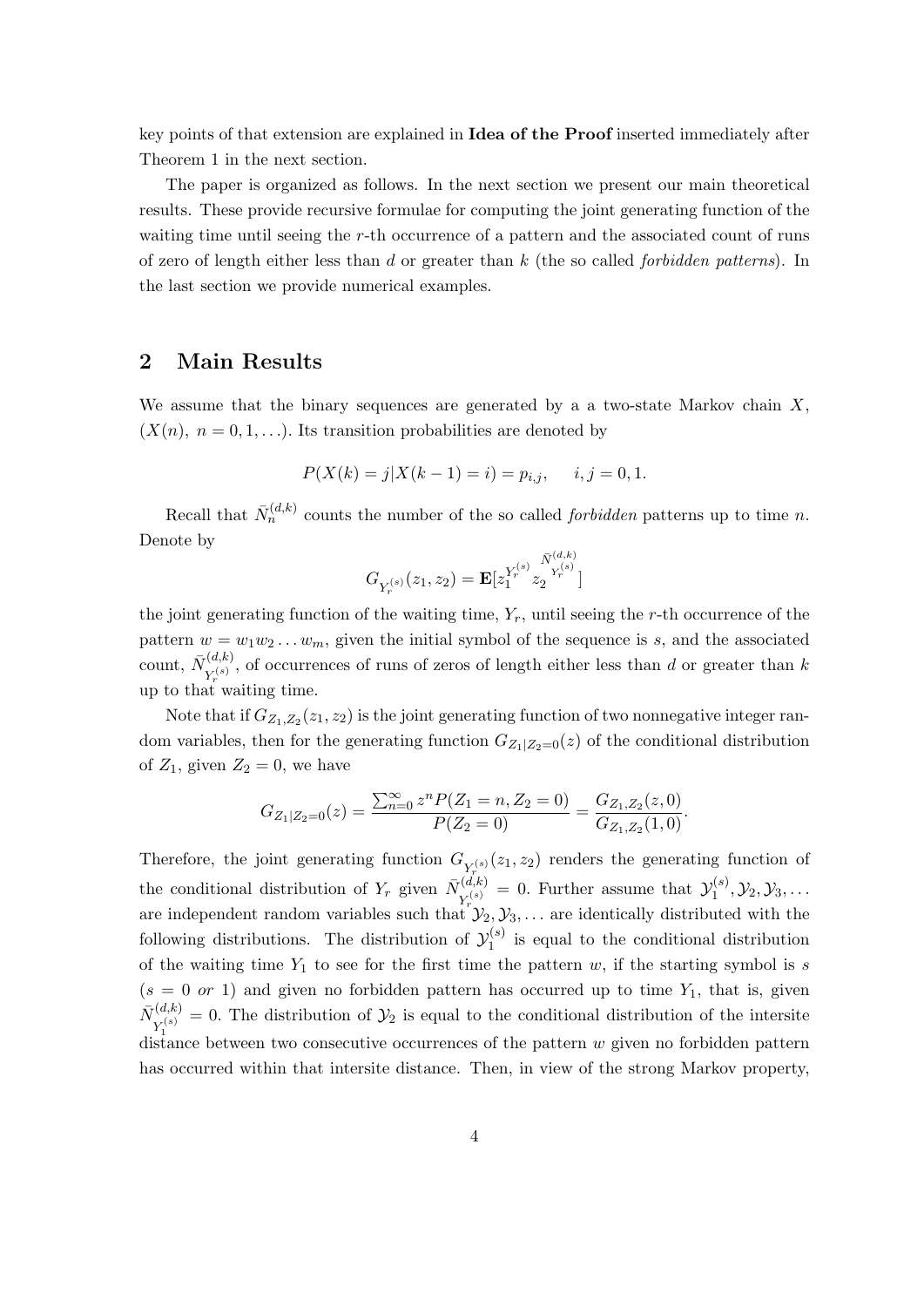the conditional distribution of  $Y_r$  given  $\bar{N}_{Y^{(s)}}^{(d,k)}$  $Y_r^{(a,\kappa)}=0$ , is equal to that of

$$
\mathcal{Y}_1^{(s)} + \sum_{i \geq 2} \mathcal{Y}_i
$$

and of course its generating function equals  $G_{\mathcal{Y}_1^{(s)}}(z)(G_{\mathcal{Y}_2}(z))^{r-1}$ , where

$$
G_{\mathcal{Y}_1^{(s)}}(z) = \frac{G_m^{(s)}(z,0)}{G_m^{(s)}(1,0)} \quad \ G_{\mathcal{Y}_2}(z) = \frac{G_m^{(intersecte)}(z,0)}{G_m^{(intersecte)}(1,0)}
$$

and by  $G_m^{(s)}(z_1, z_2)$  we denoted the joint generating function of the waiting time,  $Y_1$ , until the first occurrence of the pattern  $w = w_1w_2 \ldots w_m$ , with initial symbol s, and the associated count,  $\bar{N}_{Y_1}^{(d,k)}$  $Y_1^{(d,k)}$ , of occurrences of the so-called forbidden patterns, and with  $G_m^{(intersite)}(z_1, z_2)$ we denoted the joint generating function of the intersite distance between two consecutive occurrences of the pattern  $w$  and the associated count of occurrences of the forbidden patterns.

The remaining part of the paper is devoted to a method for an explicit derivation of the joint generating functions  $G_m^{(s)}(z_1, z_2)$  and  $G_m^{(intersect)}(z_1, z_2)$ . Recall that these generating functions are associated with unconstrained sequences.

Let  $\nu_{i,j}$  be the transition time from state i to state j in the two-state Markov chain X introduced earlier, that is,

$$
\nu_{i,j} = \inf\{n : X(n) = j | X(0) = i\}, \ \ ; \ i, j = 0, 1,
$$

and let  $I_{\nu_{i,j}}$  be the associated indicator function of the event "a run of zeros of length either less than d or greater than k has occurred during the transition time  $\nu_{i,j}$ ." It is assumed that  $\nu_{i,i} = 0$ .

Introduce the functions  $g_{i,j}(z_1, z_2)$  for  $i, j = 0, 1$ , as follows: Let

$$
g_{i,j}(z_1, z_2) = \mathbf{E}[z_1^{\nu_{i,j}} z_2^{I_{\nu_{i,j}}}], \quad (i,j) \neq (1,0)
$$

be the joint generating function of  $(\nu_{i,j}, I_{\nu_{i,j}})$ , if  $i, j = 0, 1$  and  $(i, j) \neq (1, 0)$ . Of course

$$
g_{0,0}(z_1, z_2) = g_{1,1}(z_1, z_2) = 1,
$$

because  $\nu_{0,0} = \nu_{1,1} = 0$ , and subsequently  $I_{\nu_{0,0}} = I_{\nu_{1,1}} = 0$ . We define  $g_{1,0}(z_1, z_2)$  to be the generating function  $G_{\nu_{1,0}}(z_1)$  of  $\nu_{1,0}$ , that is,

$$
g_{1,0}(z_1, z_2) = G_{\nu_{1,0}}(z_1) = \frac{z_1 p_{1,0}}{1 - p_{1,1} z_1}.
$$
 (2)

The second identity comes from noticing that  $\nu_{1,0}$  is a geometrically distributed random variable with probability of success  $p_{1,0}$  and support  $\{1, 2, ...\}$ . In other words, the meaning of  $g_{1,0}(z_1, z_2)$  is the same as that for the other  $g_{i,j}(z_1, z_2)$  with the convention that  $I_{\nu_{1,0}} = 0$ .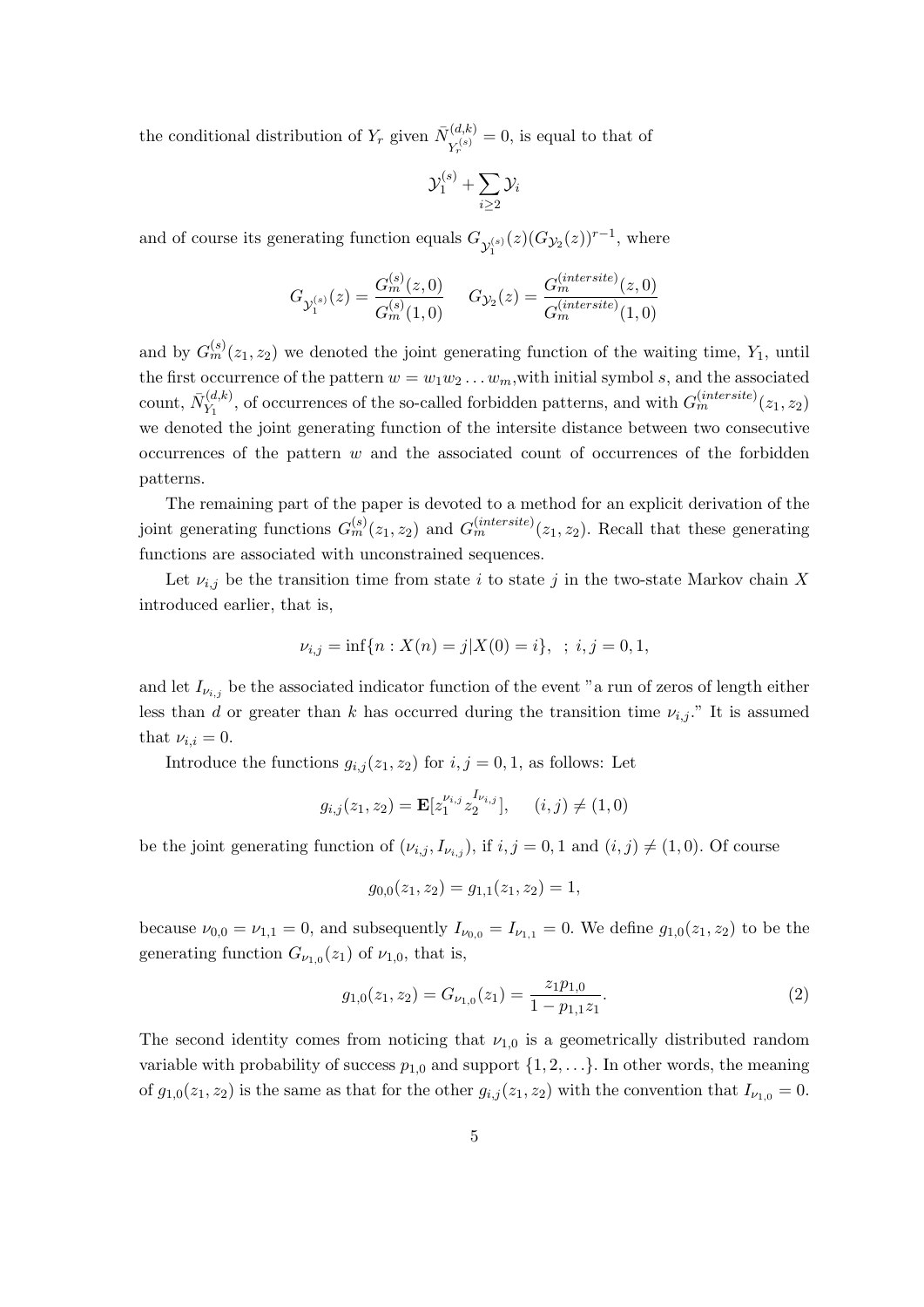The reasons for defining  $g_{1,0}(z_1, z_2)$  as if ignoring a possible occurrence of the event of interest within the passage time  $\nu_{1,0}$ , will become clear in the proof of Theorem 1 below.

Another generating function of relevance is the joint generating function of  $(\nu_{0,1}, I_{\nu_{0,1}})$ , given that exactly  $r$  zeros are preceding the starting state zero; it is assumed that these zeros are allowed to be counted towards the formation of the event marked by the indicator function  $I_{\nu_{0,1}}$ . Denote this joint generating function by  $g_{r-0,1}(z_1, z_2)$ . Clearly,  $g_{r-0,1}(z_1, z_2)$ equals the joint generating function of  $\nu_{0,1}$  and the indicator function of the event "a run of zeros of length either less than  $d - r$  or greater than  $k - r$  has occurred within that transition time".

**Lemma 1** The following explicit expressions hold for the joint generating functions  $g_{0,1}(z_1, z_2)$ and  $g_{r-0,1}(z_1, z_2)$ :

$$
g_{0,1}(z_1, z_2) = p_{0,1}z_1 \left( \frac{z_2}{1 - p_{0,0}z_1} + (1 - z_2) \sum_{i = max(1,d)}^{k} (p_{0,0}z_1)^{i-1} \right)
$$
(3)

$$
g_{r-0,1}(z_1, z_2) = p_{0,1}z_1 \left( \frac{z_2}{1 - p_{0,0}z_1} + (1 - z_2) \sum_{i = max(1, d-r)}^{max(0, k-r)} (p_{0,0}z_1)^{i-1} \right)
$$
(4)

where  $max(i, j)$  is the maximal of the two integers i and j, and the convention  $\sum_{i=1}^{0} = 0$ applies.

**Proof:** Denote by  $p_i = P(\nu_{0,1} = i)$  and note that  $p_i = p_{0,1}p_{0,0}^{i-1}$  because  $\nu_{0,1}$  is geometrically distributed with probability of success  $p_{0,1}$  and support  $\{1, 2, ...\}$ . Also note that  $I_{\nu_{0,1}} = 0$ if and only if  $d \leq \nu_{0,1} \leq k$ . Thus, for the joint generating function  $g_{0,1}(z_1, z_2)$  we get

$$
g_{0,1}(z_1, z_2) = \sum_{i=1}^{d-1} z_2 z_1^i p_i + \sum_{i=d}^k z_1^i p_i + \sum_{i=k+1}^{\infty} z_2 z_1^i p_i
$$
  
= 
$$
\sum_{i=1}^{d-1} z_2 z_1^i p_{0,1} p_{0,0}^{i-1} + \sum_{i=d}^k z_1^i p_{0,1} p_{0,0}^{i-1} + \sum_{i=k+1}^{\infty} z_2 z_1^i p_{0,1} p_{0,0}^{i-1}.
$$

Simplifying the above expression leads to (3) above. Similar arguments apply for the derivation of the expression for  $g_{r-0,1}(z_1, z_2)$  and the details are therefore omitted. The proof of Lemma 1 is complete. Ē

We will derive simple recurrence relations leading to an exact evaluation of the joint generating function  $G_m^{(s)}(z_1, z_2)$  and  $G_m^{(intersect)}(z_1, z_2)$ , which have been introduced above.

For the pattern of interest  $w = w_1w_2 \ldots w_m$ , denote

$$
I(s_1, s_2, \dots, s_r) = \begin{cases} 1 & \text{if } (s_1, s_2, \dots, s_r) = (w_1, w_2, \dots, w_r) \\ 0 & \text{otherwise,} \end{cases}
$$
  

$$
\overline{I}(s_1, s_2, \dots, s_r) = 1 - I(s_1, s_2, \dots, s_r), \quad r = 1, 2, \dots, m,
$$
 (5)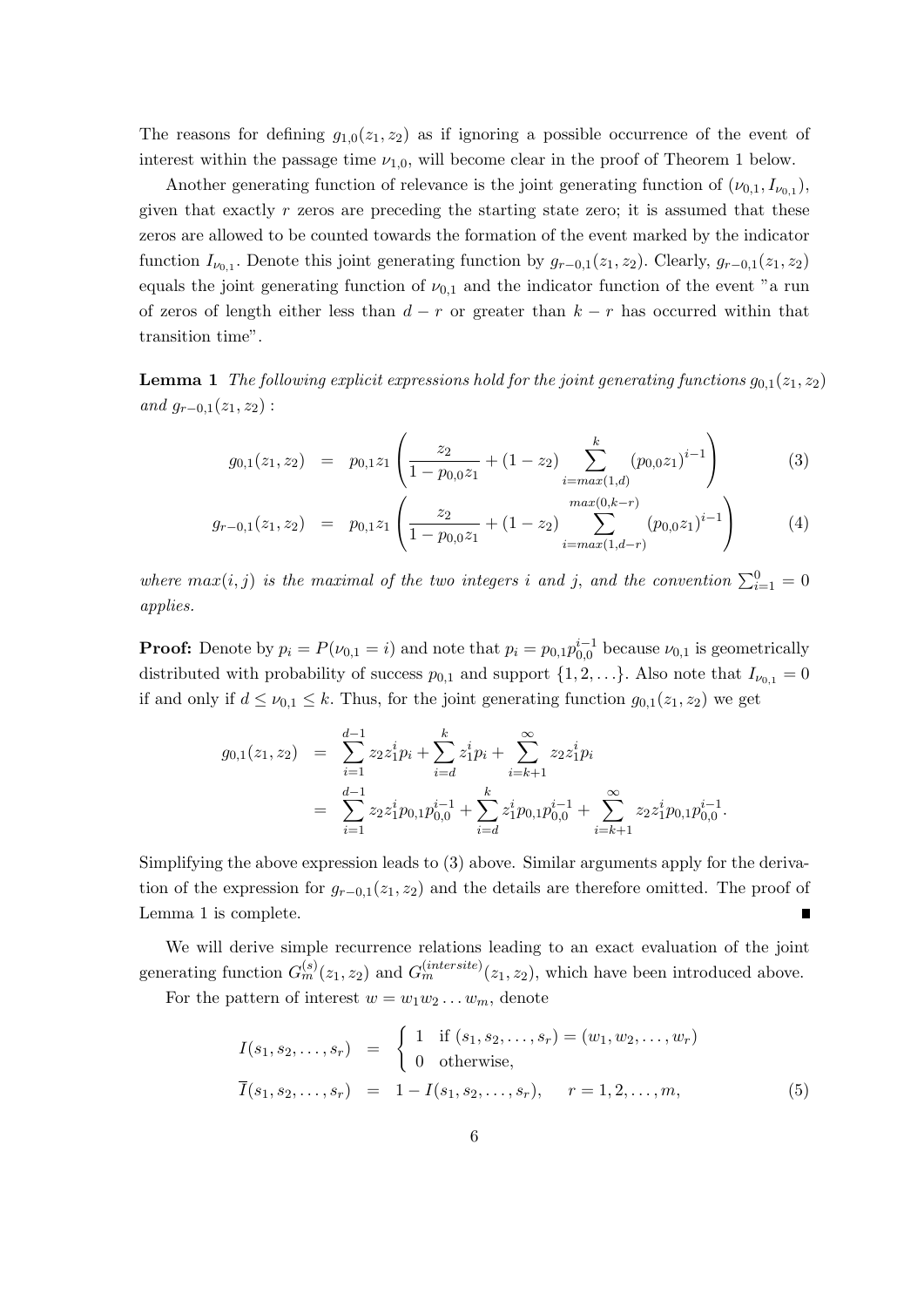that is,  $I(s_1, s_2, \ldots, s_r) = I_{w_1}(s_1)I_{w_2}(s_2) \ldots I_{w_r}(s_r)$ , where  $I_{(\cdot)}(\cdot)$  is an indicator function. For the sake of brevity we introduce the following notation. For each  $j, j = 2, 3, \ldots, m - 1$ , and each  $a, a = 0, 1$ , let

$$
L_1(1, a) = 1
$$
  
\n
$$
L_1(j, a) = I(w_2, w_3, ..., w_j, a)
$$
  
\n
$$
L_2(j, a) = \overline{I}(w_2, w_3, ..., w_j, a)I(w_3, w_4, ..., w_j, a)
$$
  
\n
$$
... = ...
$$
  
\n
$$
L_r(j, a) = \overline{I}(w_2, w_3, ..., w_j, a) ... \overline{I}(w_r, w_{r+1}, ..., w_j, a)I(w_{r+1}, w_{r+2}, ..., w_j, a)
$$
  
\n
$$
... = ...
$$
  
\n
$$
L_j(j, a) = \overline{I}(w_2, w_3, ..., w_j, a) \overline{I}(w_3, w_4, ..., w_j, a) ... \overline{I}(w_j, a),
$$
  
\n(6)

where it is assumed that  $I(w_i, w_{i+1}, \ldots, w_j, a) = 1$  if  $i > j$ . Note that  $L_r(j, a) = 1$  for  $r < j$ if and only if none of  $w_iw_{i+1} \ldots w_ja$  for  $i = 2, 3, \ldots r$ , is a prefix to  $w_1w_2 \ldots w_m$ , whereas  $w_{r+1}w_{r+2} \ldots w_j a$  is such. Also,  $L_j(j,a)$  is equal to one if and only if none of  $w_iw_{i+1} \ldots w_j a$ for  $i = 2, 3, \ldots, j$ , is a prefix to  $w_1w_2 \ldots w_m$ . In other words, the  $L_i(j, a)$  are relevant indicator functions related to the self-overlapping structure of the pattern  $w = w_1w_2...w_m$ . In passing we observe that our definition of  $L_r(j, a)$  is related to the autocorrelation set and polynomial of Guibas and Odlyzko [14] (cf. also [18, 23]).

Let now  $Y_1^{(s)}$  $\tilde{\gamma}_1^{(s)}(w_1^j)$  $j_1$ ) be the waiting time to see the pattern  $w_1^j = w_1 w_2 \dots w_j$ , given the initial state is s. Then we define by

$$
G_j^{(s)}(z_1, z_2) = \mathbf{E}[z_1^{Y_1^{(s)}(w_1^j)} z_2^{\overline{N}_{Y_1(w_1^j)}(w_1^j)}]
$$

the joint generating function of  $Y_1^{(s)}$  $\tilde{\gamma}_1^{(s)}(w_1^j)$  $\bar{N}_{\tilde{Y}_1(m)}^{(d,k)}$  and the associated count,  $\bar{N}_{\tilde{Y}_1(m)}^{(d,k)}$  $Y_1(w_1^j)$ , of forbidden patterns (runs of zeros of length either less than  $d$  or greater than  $k$ ). Here we allow the first symbol, that is, s, to contribute to the pattern (of course this matters if  $s = w_1$ ). Recall that for  $j = m$  the joint generating function  $G_m^{(s)}(z_1, z_2)$  has been introduced earlier. Let  $G_i^{(r-0)}$  $j_j^{(r=0)}(z_1, z_2)$  be the joint generating function of the same quantities as above, given the initial state (assumed to be zero) is preceded by exactly  $r$  zeros and the latter zeros are allowed to count towards the formation of the relevant event concerning the forbidden patterns (in other words the length of the first zero run within the waiting time  $Y_1^{(0)}$  $\tilde{\gamma}_1^{(0)}(w_1^j)$  $v_1^j$ ) is increased by  $r$ ); also the initial state zero is allowed to contribute to the pattern. Further,  $\det G_j^{(w_1w_2...w_h)}(z_1,z_2)$  be the joint generating function of the same quantities as above, given the sub-pattern  $w_1w_2 \ldots w_h$   $(h \leq j)$  has been reached.

Throughout the article it is assumed that the pattern of interest  $w = w_1w_2 \ldots w_m$  does not contain forbidden patterns. Each pattern of zeros and ones can be viewed as a sequence of alternating blocks of ones and zeros where the length of the i-th block is denoted by  $k_i$ and  $k_i > 0$  for  $i = 2, 3, \ldots$  and  $k_1 > 0$  if the initial symbol of the pattern is one whereas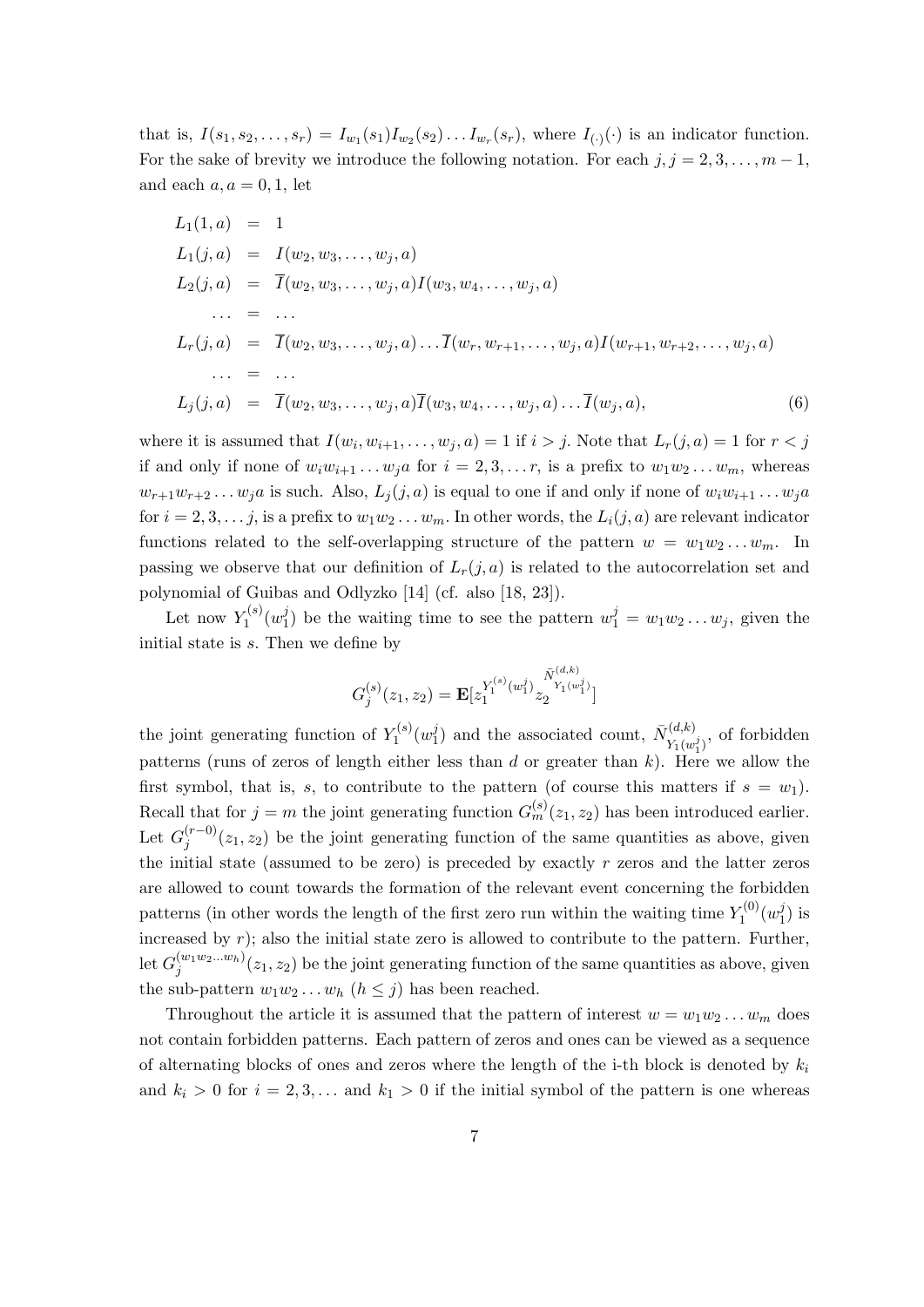$k_1 = 0$  if the initial symbol is zero. For example, for the pattern 11100001100000 we have  $k_1 = 3, k_2 = 4, k_3 = 2, k_4 = 5$ , and for the pattern 001111100011 we have  $k_1 = 0, k_2 = 1$  $2, k_3 = 5, k_4 = 3, k_5 = 2.$ 

Denote by  $J_1$  and  $J_2$  the following subsets of  $\{1, 2, \ldots, m\}$ , which are associated with the pattern  $w = w_1w_2 \ldots w_m$ :

$$
J_1 = \bigcup_{n=1}^b \{j : \sum_{i=1}^n k_{2i-1} + 1 \le j \le \sum_{i=1}^n k_{2i-1} + d - 1\},
$$
  

$$
J_2 = \bigcup_{n=1}^b \{j : j = \sum_{i=1}^n k_{2i}\},
$$

where  $b$  is the number of zero blocks of the pattern  $w$ . For example, if the pattern of interest is 001111100011 and  $d = 2, k = 5$  we get  $J_2 = \{2, 10\}$ , and  $J_1 = \{1, 8\}$ .

Note that

$$
G_1^{(*)}(z_1, z_2) = g_{*,w_1}(z_1, z_2),
$$
\n<sup>(7)</sup>

where  $*$  stands for either 0 or 1, or  $r-0$ . Actually,  $G_1^{(*)}$  $1^{(*)}(z_1, z_2)$  has the same meaning as that of  $g_{*,w_1}(z_1, z_2)$  unless  $w_1 = 0$  and  $* = 1$  (recall our definition of  $g_{1,0}$  given in (2) above). For the latter case we formally assume that (7) holds and the reason for that assumption will become clear in the **Idea of Proof** of Theorem 1 below. Closed explicit expressions for  $g_{i,j}(z_1, z_2)$  and  $g_{r-0,1}(z_1, z_2)$  are found in Lemma 1 and prior to its statement. The formal proof is presented in the next section.

**Theorem 1** The following recurrence relations hold for the joint generating functions  $G_i^{(\cdot)}$  $j^{(')}(z_{1},z_{2}):$ (i) For  $j \notin (J_1 \cup J_2)$ , and  $h = 1, 2, ..., j$ , and  $r = 1, 2, ...,$  we have

$$
G_{j+1}^{(s)}(z_1, z_2) = \frac{p_{w_j, w_{j+1}} z_1 G_j^{(s)}(z_1, z_2)}{1 - p_{w_j, 1 - w_{j+1}} z_1 A_j},
$$
\n(8)

$$
G_{j+1}^{(w_1w_2...w_h)}(z_1, z_2) = \frac{p_{w_j, w_{j+1}} z_1 G_j^{(w_1w_2...w_h)}(z_1, z_2)}{1 - p_{w_j, 1 - w_{j+1}} z_1 A_j},
$$
\n(9)

$$
G_{j+1}^{(r-0)}(z_1, z_2) = \frac{p_{w_j, w_{j+1}} z_1 G_j^{(r-0)}(z_1, z_2)}{1 - p_{w_j, 1 - w_{j+1}} z_1 A_j},
$$
\n(10)

where

$$
A_j = \sum_{i=1}^{j-1} L_i(j, 1 - w_{j+1}) G_j^{(w_1, w_2, \dots, w_{j-i+1})}(z_1, z_2) + L_j(j, 1 - w_{j+1}) G_j^{(1 - w_{j+1})}(z_1, z_2), \quad (11)
$$

with the convention  $\sum_{i=1}^{0} = 0$ , and the  $L_i(j, a)$  have been introduced in (6). (ii) For  $j \in J_1$ , and  $h = 1, 2, ..., j$ , and  $r = 1, 2, ...,$  we have

$$
G_{j+1}^{(s)}(z_1, z_2) = \frac{p_{w_j, w_{j+1}} z_1 G_j^{(s)}(z_1, z_2)}{1 - p_{w_j, 1 - w_{j+1}} z_1 z_2 A_j},
$$
\n(12)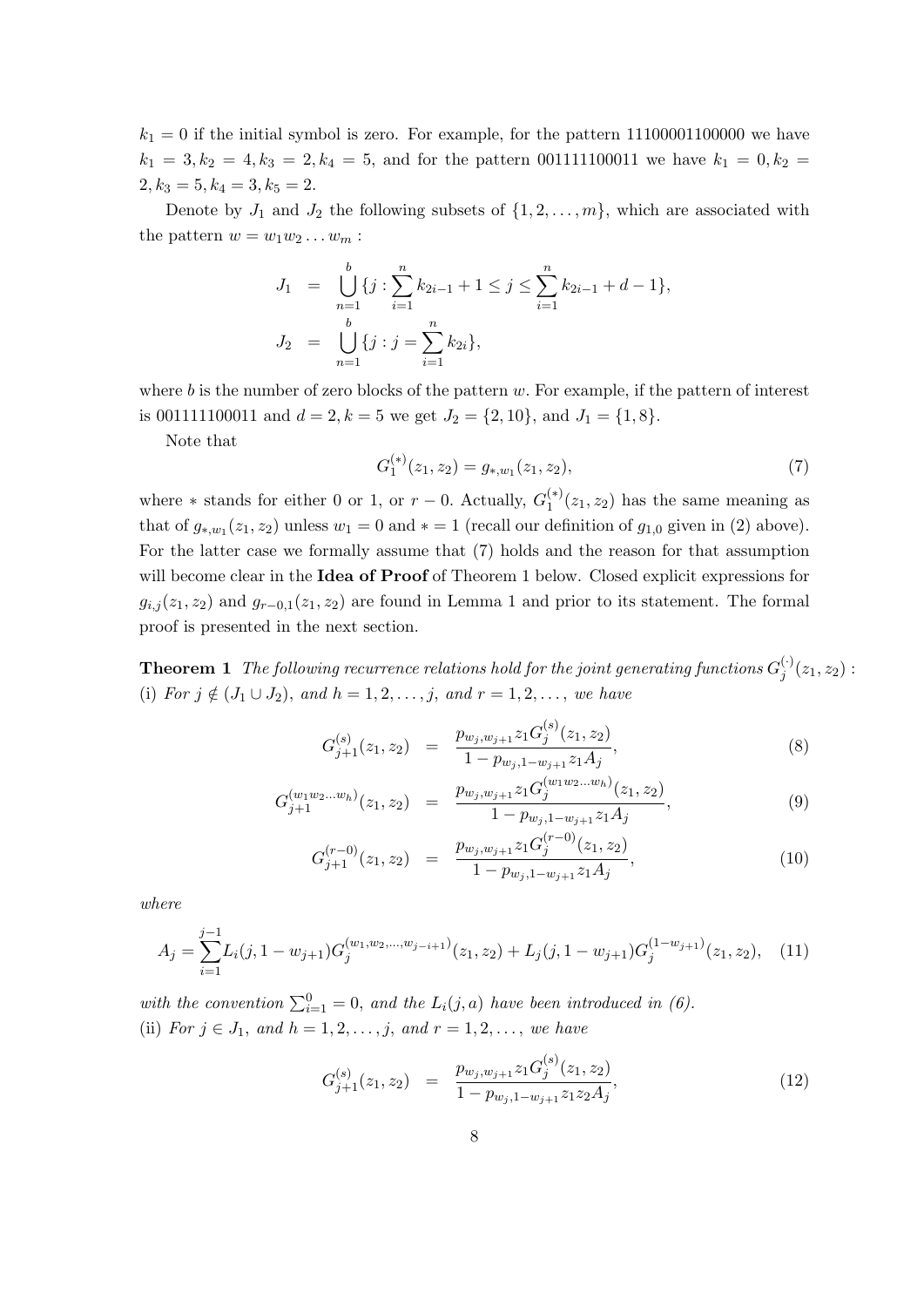$$
G_{j+1}^{(w_1w_2...w_h)}(z_1, z_2) = \frac{p_{w_j, w_{j+1}} z_1 G_j^{(w_1w_2...w_h)}(z_1, z_2)}{1 - p_{w_j, 1 - w_{j+1}} z_1 z_2 A_j},
$$
\n(13)

$$
G_{j+1}^{(r-0)}(z_1, z_2) = \frac{p_{w_j, w_{j+1}} z_1 G_j^{(r-0)}(z_1, z_2)}{1 - p_{w_j, 1 - w_{j+1}} z_1 z_2 A_j},
$$
\n(14)

where  $A_i$  is as above.

(iii) For  $j \in J_2$ , and  $h = 1, 2, \ldots, j$ , and  $r = 1, 2, \ldots$ , the same relations as those for  $j \notin (J_1 \cup J_2)$  above hold after replacing  $A_j$  by  $B_j$ , where

$$
B_j = \sum_{i=1}^{j-1} L_i(j, 1 - w_{j+1}) G_j^{(w_1, w_2, \dots, w_{j-i+1})}(z_1, z_2) + L_j(j, 1 - w_{j+1}) G_j^{(k_{2n}-0)}(z_1, z_2), \quad (15)
$$

and n is associated with j through  $j = \sum_{i=1}^{n} k_{2i}$ . Recall that  $j \in J_2$  if and only if  $j =$  $k_1 + k_2 + \ldots + k_{2n}$  for some n,  $n = 1, 2, \ldots$ .

Idea of the Proof: The proof is based on a suitable extension of the methodology introduced in Stefanov [28]. The latter treated patterns formed on finite alphabets in strings generated by general discrete- and continuous-time models. In particular, Theorem 4.1 (cf. [28] p. 890) provides recurrence relations leading to exact evaluation of the joint generating function of the waiting time until reaching a pattern together with the associated counts of occurrences of the corresponding symbols of the alphabet. In this paper we deal with a simpler model (binary alphabet and discrete-time parameter) but the joint generating function of interest is that of the waiting time until reaching a pattern together with the associated count of occurrences of an event which is not as simple as the events considered in [28]. A careful scrutiny of [28] proofs reveals that the recurrence relations provided there are applicable to the joint generating function of the waiting time till reaching a pattern together with the associated count of occurrences of an 'event' if the following two conditions are satisfied concerning that 'event':

(i) the joint generating functions for the following quantities are available: the waiting time to reach a letter from another (or the same) letter of the alphabet together with the associated count of occurrences of the 'event' of interest.

(ii) All occurrences of the 'event' of interest are captured within the passage times between the states, that is, occurrence or non occurrence of the 'event' does not depend on the history prior to a passage time or the future after that passage time.

Note that nominating the event of interest to be a run of zeros of length either less than d or greater than  $k$  we get that condition (ii) is not satisfied in general. For example, in a passage time from state zero to state one the occurrence or non occurrence of our event of interest (a constrained zero-run) depends on the number of zeros just preceding the starting state zero. As for a passage time from state one to state zero, note that, on one hand, the occurrence or non occurrence of the event of interest is not affected by the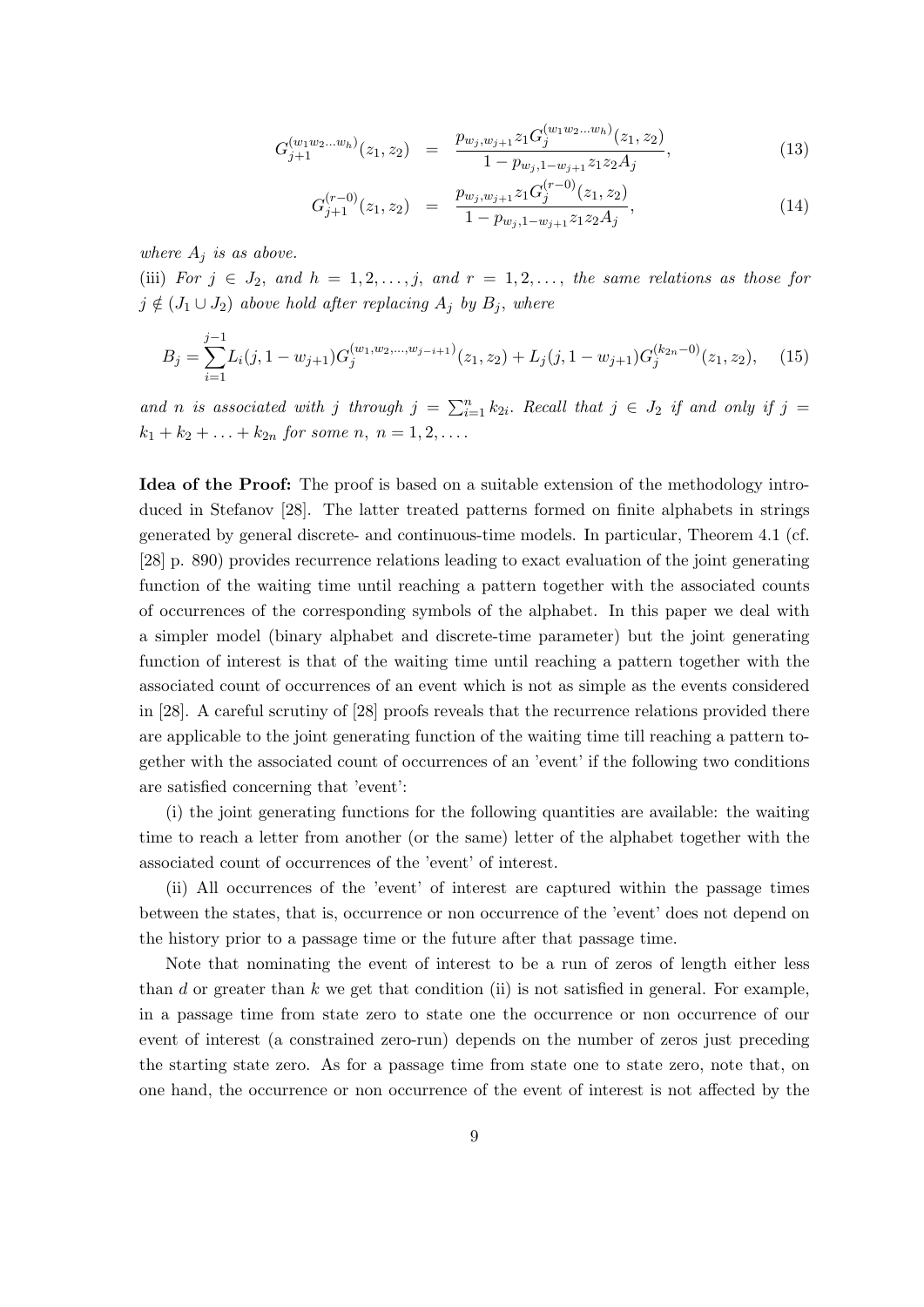outcomes preceding the initial state one. On the other hand, within that passage time a run of zeros of length 1 occurs (the last observation within such passage time is zero which is preceded by one), that is, the event of interest occurs if  $d > 1$  and given we stop observing the generated random sequence with such passage time. If we do not stop observing the generated sequence at such passage time then the occurrence or non occurrence of the event of interest depends on the future outcomes (that is, on how many zeros will follow after the first zero achieved from sate one). Note that we stop observing the generated random sequences at occurrences of the pattern of interest, which we assume does not contain constrained zero-runs. That is, we do not stop observing the generated random sequence at a passage time from state one to state zero if  $d > 1$ . Therefore, within a passage time from state one to state zero we should not account for a possible occurrence of the event of interest, because such occurrence will be accounted for within the following passage time from state zero to state one. This is the reason for defining  $q_{1,0}(z_1, z_2)$  to be equal to the generating function of  $\nu_{1,0}$ , as if assuming that within a passage time from state one to state zero a constrained zero-run does not occur. By the same reason we assumed that  $G_1^{(1)}$  $\mathcal{L}_1^{(1)}(z_1, z_2) = g_{1,w_1}(z_1, z_2)$  if  $w_1 = 0$  (cf. the comment prior to Theorem 1). In particular, we may assume that condition (i) above is satisfied for our problem because the relevant joint generating functions are provided in Lemma 1 and prior to it.

Further we show how the methodology in [28] can be extended to derive relevant recurrence relations for the case of the waiting time until reaching a pattern and the associated count of occurrences of constrained zero-runs.

Recall that we consider a pattern  $w = w_1w_2...w_m$  whose consecutive blocks of ones and zeros are of lengths  $k_1, k_2, k_3, \ldots$ , respectively.

Assume first the pattern of interest consists of the first  $k_1+1$  symbols of w. Note that in this case condition (ii) is satisfied because there are no zeros preceding an initial zero state at a passage time from state zero to state one. Therefore, the relations given by  $(8)$ ,  $(9)$ , (10) for j, such that  $1 \leq j \leq k_1$  are a special case of the recurrence relations in Theorem 4.1 of [28]. Since the model treated in [28] is more general and the uninitiated reader may find it not quite transparent how to write the relations for our special model here we provide the following hint. Delete the entries of  $t_{w_{i+1}}$  and  $t_n$ , and replace  $\phi_{w_i,w_{i+1}}(z_0)$  by  $z_1$  in the corresponding recurrence relations in Theorem 4.1 of [28] to get the relations (8), (9), (10).

Assume now that the pattern of interest consists of the first  $k_1 + 2 \, \langle \, \langle k_1 + k_2 \rangle$  symbols. Then note that from the time epoch at which we have reached the subpattern  $w_1w_2 \ldots w_{k_1+1}$ till reaching the pattern  $w_1w_2 \ldots w_{k_1+2}$  one may miss counts of the event of interest (a run of zeros of length less than d) due to the following observation. Upon reaching  $w_1w_2 \ldots w_{k_1+1}$ assume that in the next step the pattern  $w_1w_2 \ldots w_{k_1+2}$  is not reached (that is, a mismatch occur at this stage). Thus, a run of zeros of length  $1 \ (< d$ , of course given  $d > 1$ ) has occurred and it will not be accounted for by the recurrence relations provided in [28]. To account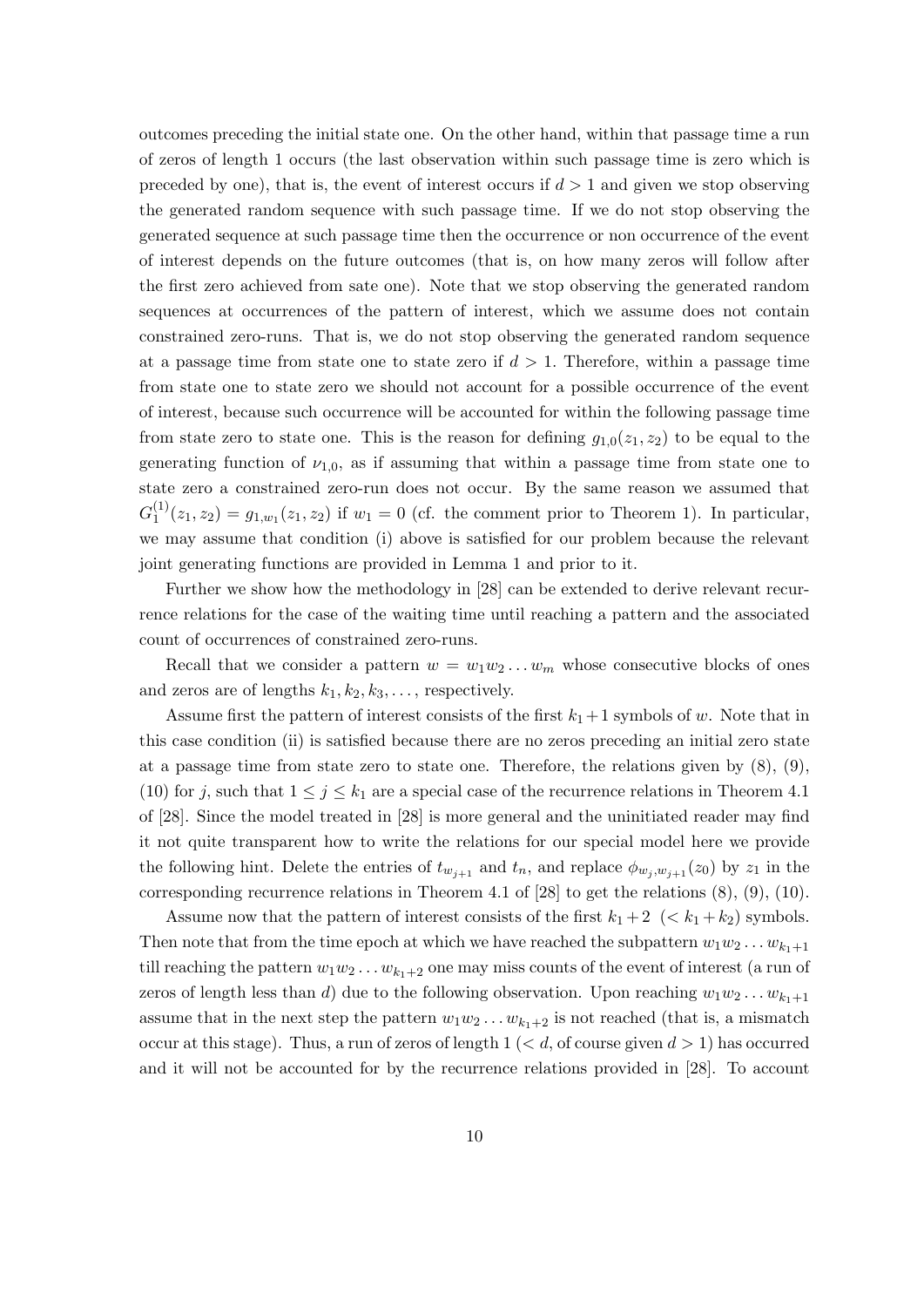for such occurrences one should multiply by  $z_2$  the relevant joint generating functions each time such mismatch occurs. It is achieved by replacing the denominator  $1-p_{w_i,1-w_{i+1}}z_1A_j$ by  $1 - p_{w_j,1-w_{j+1}} z_1 z_2 A_j$  in the recurrence relations. Therefore, relations (12), (13), (14) hold for  $j = k_1 + 1$ .

Similarly, if the pattern consists of the first  $k_1 + 3 \leq (k_1 + k_2)$  symbols then upon reaching the subpattern  $w_1w_2 \ldots w_{k+2}$  on the following step one may miss a count of the event of interest. More specifically, this is a run of zeros of length  $2 \le d$ , of course given  $d > 2$ ). To account for such occurrences of the event of interest again the denominator  $1 - p_{w_j,1-w_{j+1}} z_1 A_j$  is to be replaced by  $1 - p_{w_j,1-w_{j+1}} z_1 z_2 A_j$ . Clearly, the same argument applies if the pattern consists of the first  $k_1 + j - 1 \leq k_1 + k_2$  symbols of w, where  $j \leq d$ . Therefore, the recurrence relations (12), (13), (14) hold for j such that  $k_1+1 \leq j \leq k_1+d-1$ (these j's belong to J<sub>1</sub>). Further, note that for larger j, such that  $k_1 + d \leq j \leq k_1 + k_2 - 1$ (note that such j's do not belong to  $J_1 \cup J_2$ ) the recurrence relations given by (8), (9), (10) hold, because in mismatch situations constrained zero-runs do not occur.

Assume now that the pattern consists of the first  $k_1 + k_2 + 1$  symbols of w. Then note that in a mismatch situation at the next step after reaching the sub-pattern consisting of the first  $k_1+k_2$  symbols, we are at state zero with exactly  $k_2$  zeros preceding it. The method in [28] implies that  $G_i^{(1-w_{j+1})}$  $j_j^{(1-w_{j+1})}(z_1, z_2)$  (this is the generating function, in the expression for  $A_i$ , which accounts for the evolution of the sequence after such a mismatch situation, and given no overlap occurred after that mismatch) from the expression for  $A_i$ , given in (11), is to be substituted by  $G_i^{(k_2-0)}$  $j_j^{(k_2=0)}(z_1, z_2)$  in order to account for all occurrences of the event of interest. That is, for  $j = k_1 + k_2$ , the relations (8), (9), (10) hold with  $G_j^{(1-w_{j+1})}$  $\binom{(1-w_j+1)}{j}(z_1,z_2)$ replaced by  $G_i^{(k_2-0)}$  $j_j^{(k_2=0)}(z_1, z_2)$  in the expressions for the  $A_j$ ; that is,  $A_j$  is replaced by  $B_j$ .

For larger  $j$   $(j > k_1 + k_2)$  similar arguments to those above apply.

## 3 Proof of Theorem 1

First, recall that the g.f.,  $G(z)$ , of the geometric distribution on  $\{0, 1, \ldots\}$ , with probability of 'success' p, is given by  $p/(1-qz)$ , where  $q=1-p$ . Also recall that for the g.f. of the random sum  $Y = \sum_{i=1}^{V} Y_i$  we have

$$
G_Y(\mathbf{z}) = G_\nu(G_{Y_i}(\mathbf{z})),\tag{16}
$$

where  $\underline{\mathbf{z}} = (z_1, z_2, \dots, z_n)$  and the  $Y_i$  are independent and identically distributed (i.i.d.) random vectors with g.f.  $G_{Y_i}(\mathbf{z})$  and  $\nu$  is a non-negative r.v., independent of the  $Y_i$ , with g.f.  $G_{\nu}(z)$ . If the distribution of  $\nu$  is geometric then the random sum Y is called a geometric sum.

The following quantity is called briefly the first return time to the pattern  $w_1w_2 \ldots w_j$ :

$$
\inf\{n \ge 1 : X(n+1)\dots X(n+1+j) = w_1\dots w_j | X(1)\dots X(j) = w_1\dots w_j\}.
$$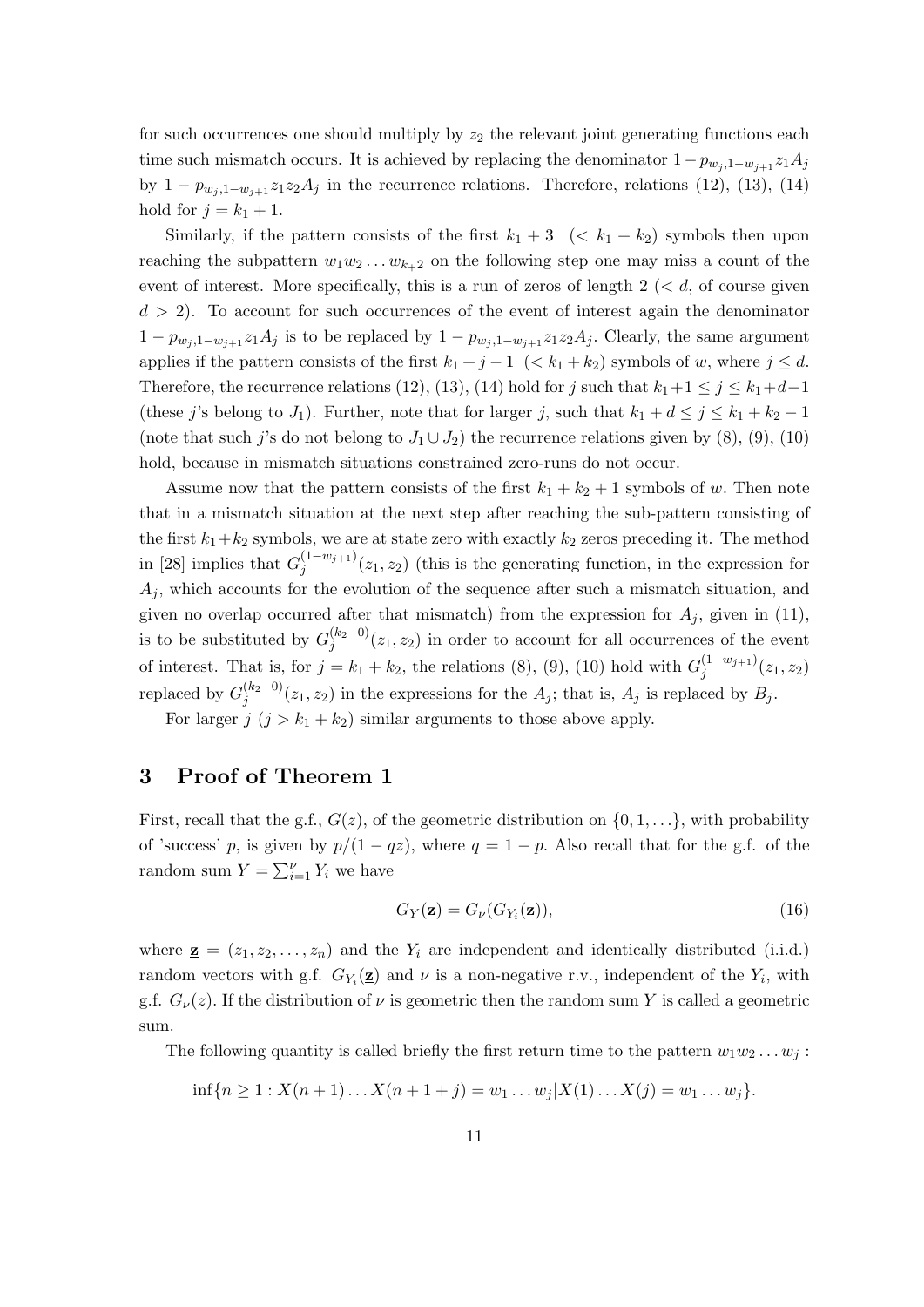Recall that the pattern of interest is denoted by  $w = w_1w_2 \ldots w_m$ . Note that  $j \notin J_1 \cup J_2$  if and only if either  $w_{j+1} = 1$ , or  $w_j w_{j+1} = 10$ , or  $w_{j+1} = 0$  and the number of zeros preceding  $w_{j+1}$ , in the block of zeros to which  $w_{j+1}$  belongs, is less than d (recall that d pertains to the term  $(d,k)$ -sequence).

We will prove the validity of (8), (9) and (10) first for  $j = 1, 2, \ldots, k_1$ . Recall that  $k_1$  is the length of the first block of ones of the pattern of interest w. Of course these  $j$ 's do not belong to the set  $(J_1 \cup J_2)$ . Now consider the subpattern  $w_1w_2$  consisting of the first two symbols of the pattern w, of course assuming that  $k_1 \geq 1$ . Note that the joint generating function of the first return time to state  $w_1$  and the associated count of the forbidden patterns within that return time, conditional on not entering state  $w_2$  at the first step, is

$$
H_1(z_1, z_2) = \frac{p_{w_1, 1 - w_2} z_1 g_1_{-w_2, w_1}(z_1, z_2)}{1 - p w_1, w_2}.
$$
\n
$$
(17)
$$

Actually, (17) is derived via conditioning on the first step. It is easy to see, using the strong Markov property and applied to the consecutive entry times to state  $w_1$ , that the joint distribution of the waiting time to reach the pattern  $w_1w_2$  from state s and the associated count of forbidden patterns up to that waiting time, is the same as the joint distribution of

$$
K_1 + e_1 + \sum_{i=0}^{\nu_1} Y_{i,1}
$$

where  $e_1$  is the unit vector  $(1, 0)$ , the  $Y_{i,1}$  are i.i.d. (two-dimensional) random vectors, also independent of  $K_1$ , and  $\nu_1$  is a geometric random variable, independent of the  $Y_{i,1}$  and  $K_1$ with a probability of 'success'  $p_{w_1,w_2}$ . Further, the (two-dimensional) random vector  $K_1$ has the same joint distribution as that of the waiting time to reach  $w_1$  from state s, and the associated count of forbidden patterns, that is, its joint g.f.  $G_{K_1}(z_1, z_2)$  is equal to  $g_{s,w_1}(z_1, z_2)$ . The random vector  $Y_{i,1}$  has a joint generating function given by  $H_1(z_1, z_2)$ . Thus, in view of (16) and (17) and recalling that  $G_1^{(s)}$  $j_1^{(s)}(z_1, z_2) = g_{s,w_1}(z_1, z_2)$  we get that

$$
G_2^{(s)}(z_1, z_2) = g_{s,w_1}(z_1, z_2) \left( \frac{p_{w_1,w_2} z_1}{1 - (1 - p_{w_1,w_2}) H_1(z_1, z_2)} \right)
$$
  
= 
$$
\frac{p_{w_1,w_2} z_1 G_1^{(s)}(z_1, z_2)}{1 - p_{w_1,1-w_2} z_1 G_1^{(1-w_2)}(z_1, z_2)}.
$$

Using the same arguments as those above we get that for  $r = 1, 2, \ldots$ 

$$
G_2^{(w_1)}(z_1, z_2) = \frac{p_{w_1, w_2} z_1 G_1^{(w_1)}(z_1, z_2)}{1 - p_{w_1, 1 - w_2} z_1 G_1^{(1 - w_2)}(z_1, z_2)},
$$
  

$$
G_2^{r-0)}(z_1, z_2) = \frac{p_{w_1, w_2} z_1 G_1^{r-0}(z_1, z_2)}{1 - p_{w_1, 1 - w_2} z_1 G_1^{(1 - w_2)}(z_1, z_2)}.
$$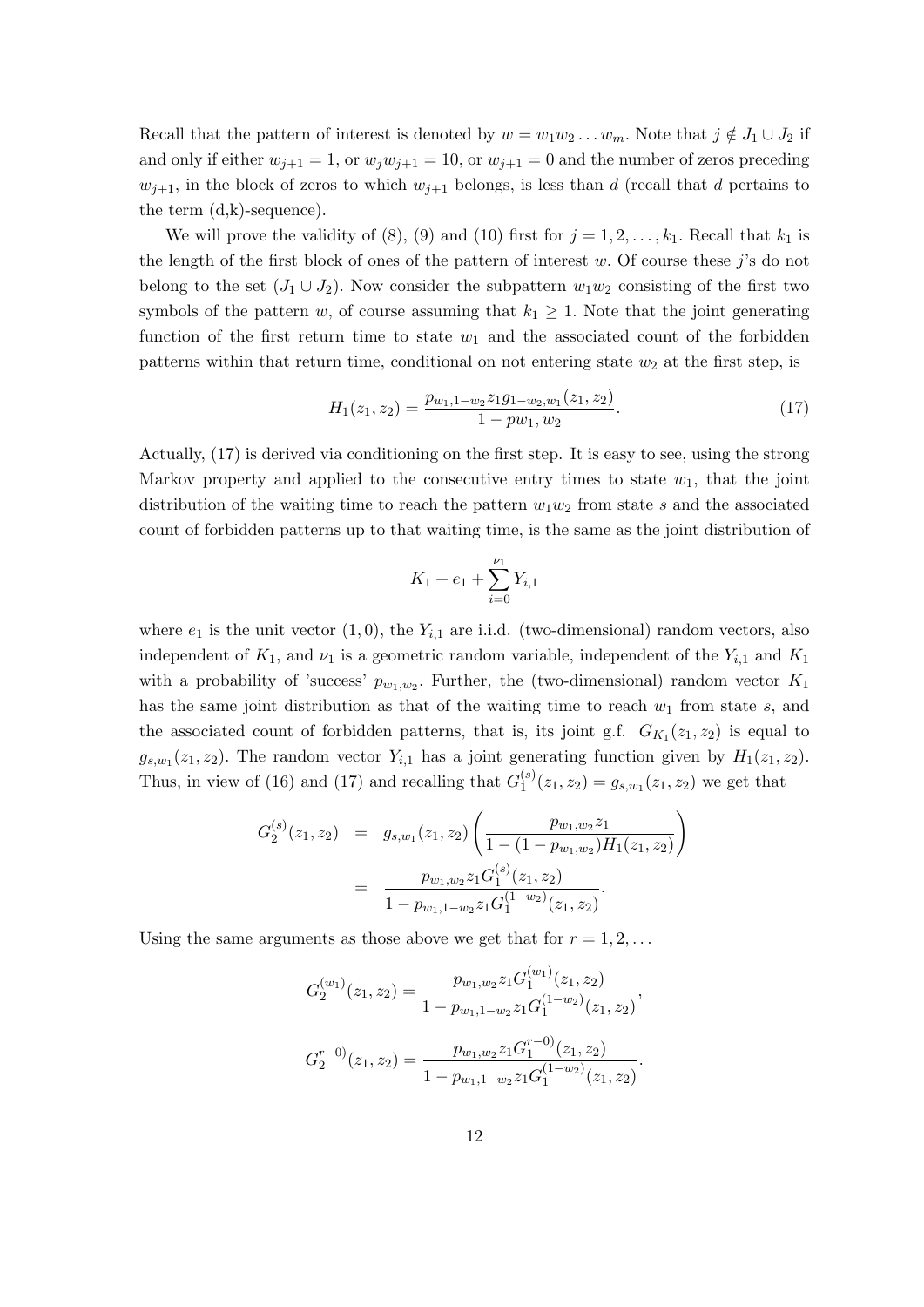That is, noting that  $A_1 = G_1^{(1-w_2)}$  $1^{(1-w_2)}(z_1, z_2)$  (cf. (11)), we get that (8), (9) and (10) hold for  $j = 1$ .

Now consider the subpattern  $w_1w_2w_3$  assuming that  $k_1 \geq 2$  (that is  $j = 2$ ). Similarly to the preceding case (when  $j = 1$ ), conditioning on the first step, note that the joint generating function of the first return time to the subpattern  $w_1w_2$  and the associated count of the forbidden patterns within that return time, conditional on not entering state  $w_3$  at the first step, is given by

$$
H_2(z_1, z_2) = \frac{p_{w_2, 1-w_3} z_1 \left( L_1(2, 1-w_3) + L_2(2, 1-w_3) G_2^{(1-w_3)}(z_1, z_2) \right)}{1 - p_{w_2, w_3}},
$$
(18)

where the  $L_i(j, a)$  have been introduced in (6). Again using the strong Markov property and applied to the consecutive entry times to the subpattern  $w_1w_2$ , we get that the joint distribution of the waiting time to reach the subpattern  $w_1w_2w_3$  from state s and the associated count of forbidden patterns up to that waiting time, is the same as the joint distribution of

$$
K_2 + e_1 + \sum_{i=0}^{\nu_2} Y_{i,2}
$$

where  $e_1$  is the unit vector  $(1, 0)$ , the  $Y_{i,2}$  are i.i.d. random vectors, also independent of  $K_2$ , and  $\nu_2$  is a geometric random variable, independent of the  $Y_{i,2}$  and  $K_2$  with a probability of 'success'  $p_{w_2,w_3}$ . Further, the random vector  $K_2$  has the same joint distribution as that of the waiting time to reach  $w_1w_2$  from state s, and the associated count of forbidden patterns, that is, its joint g.f.  $G_{K_2}(z_1, z_2)$  is equal to  $G_2^{(s)}$  $2^{(s)}(z_1, z_2)$ . The random vector  $Y_{i,2}$  has a joint generating function given by  $H_2(z_1, z_2)$ . Therefore, similarly to the preceding case, and using (18) we get that

$$
G_3^{(s)}(z_1, z_2) = \frac{p_{w_2, w_3} z_1 G_2^{(s)}(z_1, z_2)}{1 - (1 - p_{w_2, w_3}) H_2(z_1, z_2)}
$$
  
= 
$$
\frac{p_{w_2, w_3} z_1 G_2^{(s)}(z_1, z_2)}{1 - p_{w_2, 1 - w_3} z_1 \left(L_1(2, 1 - w_3) + L_2(2, 1 - w_3) G_2^{(1 - w_3)}(t)\right)}.
$$

That is, (8) holds for  $j = 2$ . Likewise, (9) and (10) hold for  $j = 2$ . The same arguments, as those used in the cases for  $j = 1, 2$  apply to any j such that  $1 \leq j \leq k_1$ . Therefore (8), (9) and (10) hold for  $j = 1, 2, ... k_1$ .

Now consider the case when  $j \in J_1$ . First, we will consider the j's belonging to  $\{j :$  $\sum_{i=1}^{1} k_{2i-1} + 1 \leq j \leq \sum_{i=1}^{1} k_{2i-1} + d - 1$ , that is, for  $j = k_1 + 1, k_1 + 2, \ldots, k_1 + d - 1$ . Let  $j = k_1 + 1$ , that is, we consider the subpattern  $w_1w_2 \ldots w_{k_1+2}$ . Again, conditioning on the first step, note that the joint generating function of the first return time to the subpattern  $w_1w_2 \ldots w_{k_1+1}$  and the associated count of the forbidden patterns within that return time, conditional on not entering state  $w_{k_1+2}$  at the first step, is given by

$$
H_{k_1+1}(z_1, z_2) = \frac{p_{w_{k_1+1}, 1-w_{k_1+2}} z_1 z_2 A_{k_1+1}}{1 - p_{w_{k_1+1}, w_{k_1+2}}},\tag{19}
$$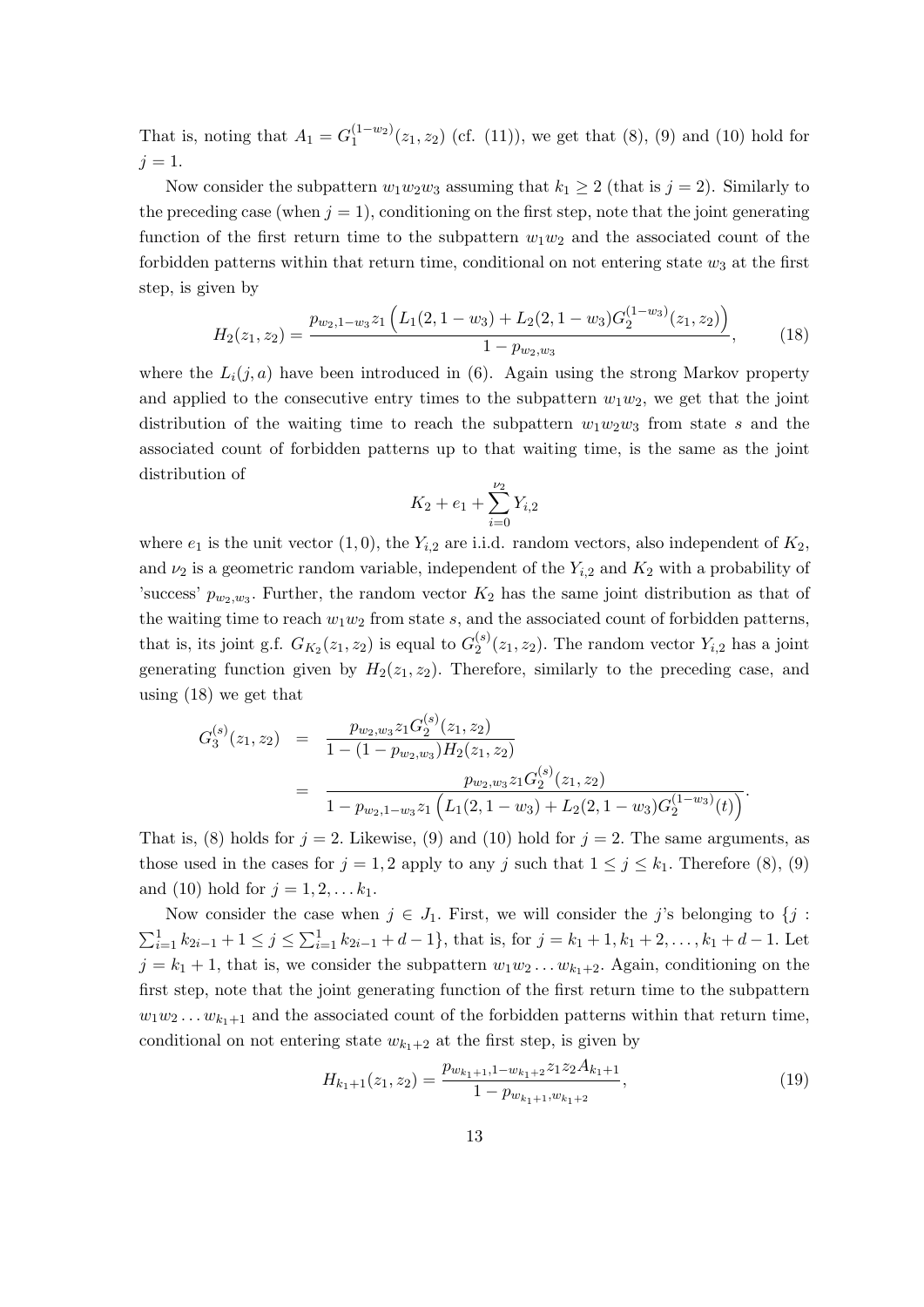where the  $A_j$  and  $L_i(j, a)$  have been introduced in (11) and (6), respectively. Actually,  $H_{k_1+1}(z_1, z_2)$  differs from its counterparts  $H_i(z_1, z_2), j \leq k_1$ , (cf (17) and (18)) by the presence of  $z_2$  in front of  $A_{k_1+1}$ . The presence of  $z_2$  accounts for unaccounted otherwise occurrence of a forbidden pattern (a zero run of length less than d) at the first step when one fails to reach in one step the state  $w_{k_1+2}$  from the already reached subpattern  $w_1w_2 \ldots w_{k_1+1}$ . Further, similarly to the preceding cases and applying the strong Markov property to the consecutive entry times to the subpattern  $w_1w_2 \ldots w_{k_1+1}$ , one gets that

$$
G_{k_1+2}^{(s)}(z_1, z_2) = \frac{p_{w_{k_1+1}, w_{k_1+2}} z_1 G_{k_1+1}^{(s)}(z_1, z_2)}{1 - (1 - p_{w_{k_1+1}, w_{k_1+2}}) H_{k_1+1}(z_1, z_2)}
$$
  

$$
= \frac{p_{w_{k_1+1}, w_{k_1+2}} z_1 G_{k_1+1}^{(s)}(z_1, z_2)}{1 - p_{w_{k_1+1}, 1 - w_{k_1+2}} z_1 z_2 A_{k_1+1}}.
$$

Thus, (12) holds for  $j = k_1 + 1$ . Likewise, one gets that (13) and (14) hold for  $j = k_1 + 1$ . Exactly the same arguments, as those used in the case for  $j = k_1 + 1$  apply to any j such that  $k_1+1 \leq j \leq k_1+d-1$ . Therefore, (12), (13) and (14) hold for  $j = k_1+1, k_1+2, \ldots, k_1+d-1$ . Consider now  $j = k_1 + d, k_1 + d + 1, ..., k_1 + k_2 - 1$ . These j's do not belong to  $J_1 \cup J_2$ . Note that the relevant  $H_i(z_1, z_2)$  is given by

$$
H_j(z_1, z_2) = \frac{p_{w_j, 1 - w_{j+1}} z_1 A_j}{1 - p_{w_j, w_{j+1}}},\tag{20}
$$

that is, (20) has the same form as that of (17) and (18). This is due to the observation that at the first step when  $w_{i+1}$  is not reached from the already reached subpattern  $w_1w_2 \ldots w_i$ a forbidden pattern does not occur (the reached zero run is of length at least d and of course less than k). Therefore, (8), (9) and (10) hold for  $j = k_1 + d, k_1 + d + 1, ..., k_1 + k_2 - 1$ .

Consider now the case  $j = k_1 + k_2$ . This j belongs to  $J_2$ . Note that the relevant  $H_j(z_1, z_2)$ for the joint g.f. of the first return time to the subpattern  $w_1w_2 \ldots w_{k_1+k_2}$  and the associated count of the forbidden patterns within that return time, conditional on not entering state  $w_{k_1+k_2+1}$  at the first step, is given by

$$
H_{k_1+k_2}(z_1, z_2) = \frac{p_{w_{k_1+k_2},1-w_{k_1+k_2+1}}z_1B_{k_1+k_2}}{1-p_{w_{k_1+k_2},w_{k_1+k_2+1}}},
$$
\n
$$
(21)
$$

where  $B_j$  is given in (15). More specifically, note first that  $B_j$  differs from  $A_j$  only through the generating function associated with the indicator function  $L_j(j, 1-w_{j+1})$  (cf. (6)). This g.f. is  $G_i^{(1-w_j)}$  $j^{(1-w_j)}$  for  $A_j$  and  $G_j^{(k_{2n}-0)}$  $j_j^{(k_{2n}-0)}$   $(n=1$  for  $j=k_1+k_2)$  for  $B_j$ , and it accounts for what happens after the first step given  $L_j(j, 1 - w_{j+1}) = 1$ . Further, note that conditioning on not entering state  $w_{k_1+k_2+1}$  at the first step means that a run of zeros of length exactly  $k_1 + k_2 + 1$  has been reached, that is after the first step the current state zero is preceded by exactly  $k_1+k_2$  zeros. After that first step is made one waits until subpattern  $w_1w_2 \ldots w_{k_1+k_2}$ is reached. Therefore, noticing that after the first step no overlap occurs, that is

$$
L_{k_1+k_2}(k_1+k_2, 1-w_{k_1+k_2+1})=1,
$$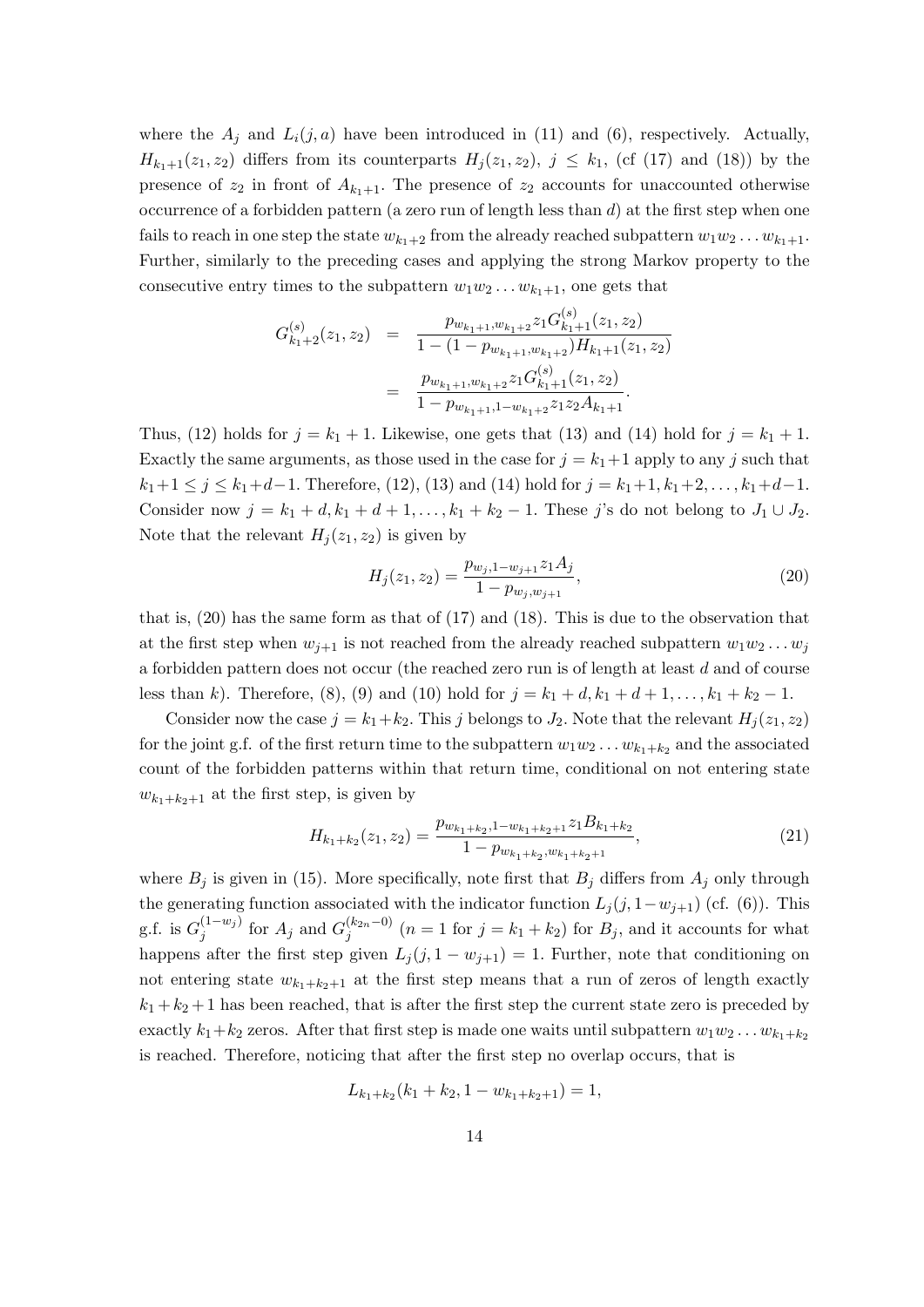one can see that the relevant generating function which will capture all occurrences of forbidden patterns up to this waiting time is given by  $G_{k_1+k_2}^{(k_2-0)}$  $\binom{(k_2-0)}{k_1+k_2}(z_1, z_2)$ . Therefore, it is clear now that (8), (9) and (10) with  $A_j$  replaced by  $B_j$  hold for  $j = k_1 + k_2$ . Note that for the other j's from  $J_2$ , such as say  $j = k_1 + k_2 + k_3 + k_4$ , an overlap may occur (for example if  $k_4 < k_2$ ) after the first step but then the relevant g.f.  $(G_{k_1+k_2+k_3+k_4}^{(w_1w_2...w_{k_1+k_2})})$  $(k_1+k_2+k_3+k_4)$  in the expression for  $B_j$  will capture all occurrences of forbidden patterns. Recall that the indicator functions appearing in the expressions for  $A_j$  and  $B_j$  sum to 1.

It is easy to see that the same arguments as those used for  $j = 1, 2, \ldots, k_1 + k_2$  apply for  $j > k_1 + k_2$ .

 $\blacksquare$ 

The proof of Theorem 1 is complete.

**Remark 2.2.** Note that the generating functions  $G_i^{(r-0)}$  $j_j^{(r=0)}(z_1, z_2)$  play a pivotal role, through the relevant entry in the expression for  $B_j$ , in the process of evaluating the relevant generating functions  $G_i^{(s)}$  $j^{(s)}(z_1, z_2)$  and  $G_j^{(w_1w_2...w_h)}(z_1, z_2)$ . Therefore, only  $G_j^{(k_{2i}-0)}$  $j^{(k_2i-0)}(z_1, z_2)$  for  $i = 1, 2, \ldots$ , are to be evaluated for each j.

Theorem 1 provides a route for exact evaluation of the  $G_i^{(s)}$  $j^{(s)}(z_1, z_2)$  and  $G_j^{(w_1w_2...w_h)}(z_1, z_2)$ . In particular, these contain the generating functions of interest, that is  $G_m^{(s)}(z_1, z_2)$  and  $G_m^{(intersect)}(z_1, z_2)$ . More specifically, note that  $G_m^{(intersect)}(z_1, z_2)$  is equal to  $G_m^{(w_1w_2...w_h)}(z_1, z_2)$ for h such that  $w_1w_2 \ldots w_h$  is the longest prefix, which is also a suffix, to the pattern w.

#### 4 Numerical Analysis

In this section, we present some numerical results. Using Maple 9, we derived explicit expressions for the joint generating functions given in Theorem 1 for the patterns in our numerical examples. These provided us with explicit expressions for the probability generating function  $G_{\mathcal{Y}_r^{(s)}}(z)$  of  $\mathcal{Y}_r^{(s)}$  and subsequently explicit expressions for the cumulative generating function of  $\mathcal{Y}_r^{(s)}$ , since the latter g.f. is equal to  $G_{\mathcal{Y}_r^{(s)}}(z)/(1-z)$ . Recall that the distribution of  $\mathcal{Y}_r^{(s)}$ , is equal to the conditional distribution of the waiting time until the r-th occurrence of the pattern of interest given there were no forbidden patterns up to time  $\mathcal{Y}_r^{(s)}$ . The relevant probabilities, that is  $P(Y_r \geq n-1 | \bar{N}_{Y_r}^{(d,k)})$  $Y_{Y_r}^{(d,k)} = 0$ ),  $(= P(N_n \leq r | \bar{N}_{Y_r}^{(d,k)}))$  $(Y_{Y_r}^{(u,\kappa)}=0)),$  are computed via a numerical inversion of the cumulative generating function  $G_{\mathcal{Y}_r^{(s)}}(z)/(1-z)$ . We used the numerical procedure introduced by Abate and Whitt [1]. This procedure is very ! fast and computes the exact probabilities with any given, in advance, accuracy. The computation was implemented on Powerbook G4 using Maple 9. The derivation of the expression for  $G_{\mathcal{Y}_r^{(s)}}(z)/(1-z)$  is almost instantaneous.

In the example presented in Table 1 we compute the probabilities  $P(N_n \ge r | \bar{N}_{Y_n}^{(d,k)})$  $Y_r^{(a,\kappa)} = 0,$  $r = 1, 2, ...,$  with initial symbol  $X_1 = 0$  or 1, for  $w = 100100100$ , for  $d = 1$  and  $k = 4$  and transition probabilities  $p_{0,0} = 0.4$ ,  $p_{0,1} = 0.6$ ,  $p_{1,0} = 1$ ,  $p_{1,1} = 0$ . Note that if  $d > 0$  then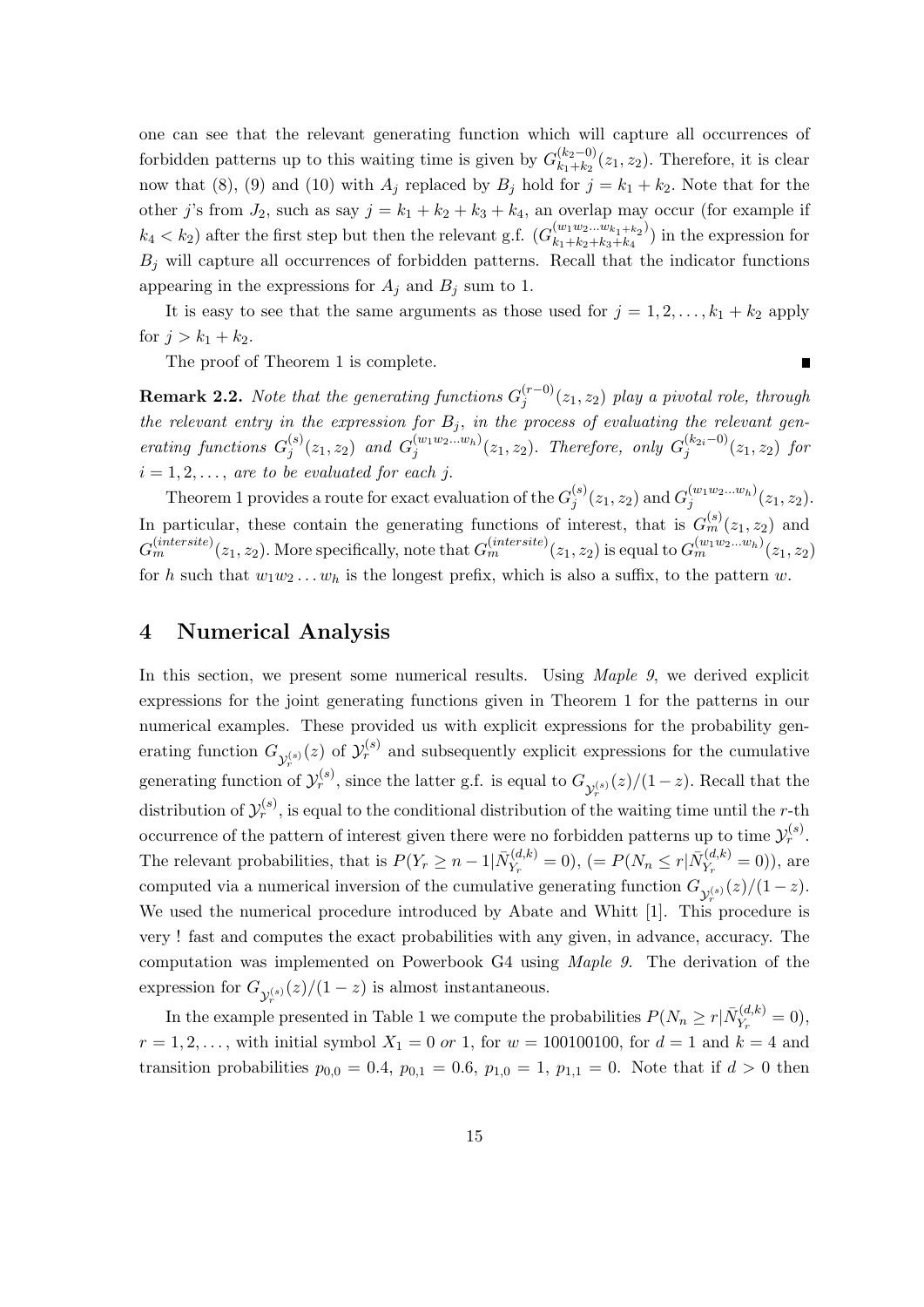$p_{1,0} = 1$  because runs of 1's are not allowed in such sequences. Runs of 1's are allowed only in  $(0, k)$ -sequences.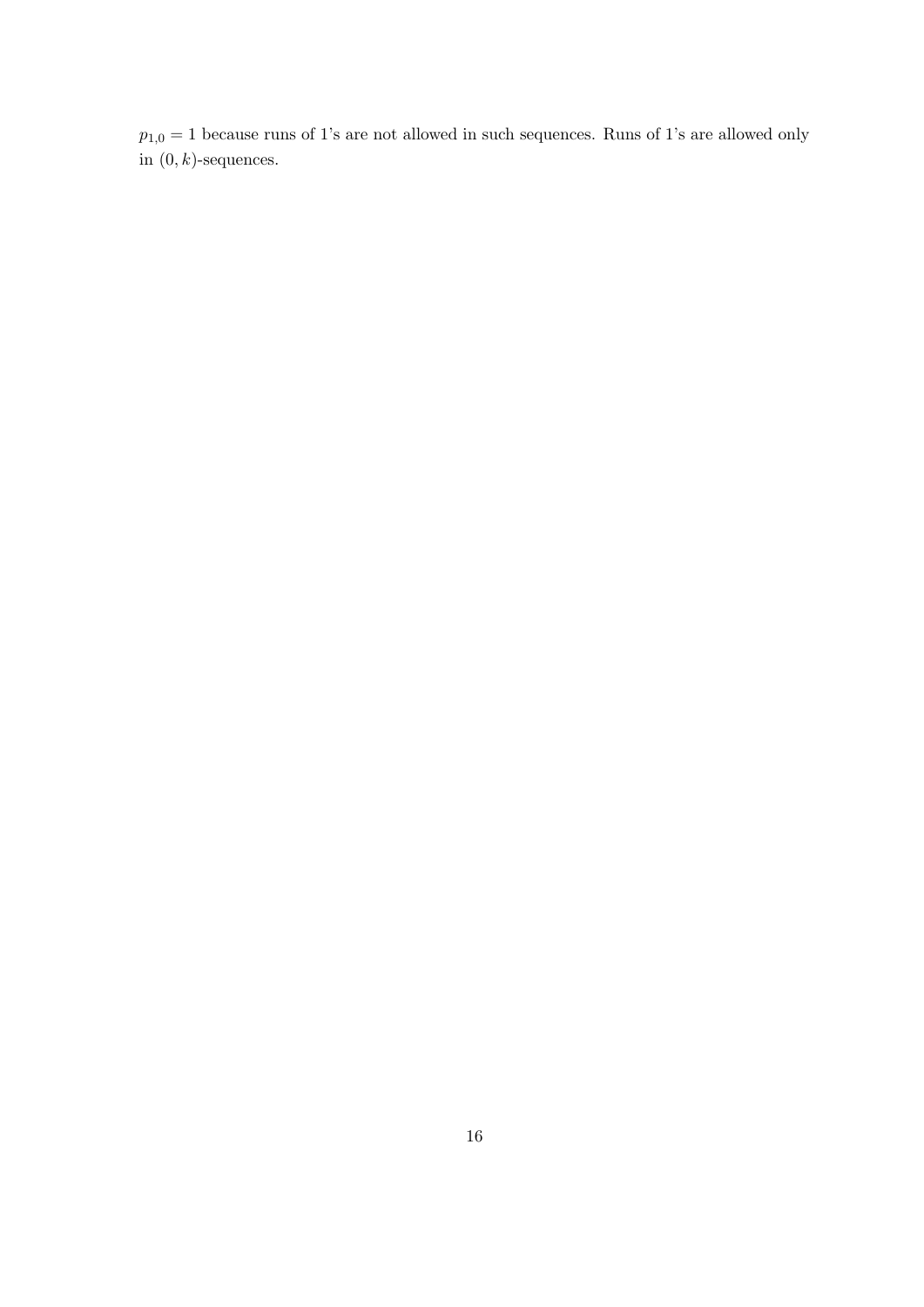| $\,r$          | $P(N_n \ge r   \bar{N}_{Y_r}^{(1,4)} = 0, X_1 = 0)$ | $\,r\,$        | $P(N_n \ge r   \bar{N}_{Y_r}^{(1,4)} = 0, X_1 = 1)$ |
|----------------|-----------------------------------------------------|----------------|-----------------------------------------------------|
| $\mathbf{1}$   | 0.9998229893                                        | $\mathbf{1}$   | 0.9998277951                                        |
| $\overline{2}$ | 0.9988429172                                        | $\sqrt{2}$     | 0.9988712924                                        |
| 3              | 0.9957604487                                        | 3              | 0.9958545122                                        |
| 4              | 0.9885806721                                        | 4              | 0.9888098346                                        |
| $\overline{5}$ | 0.9748567886                                        | $\overline{5}$ | 0.9753124330                                        |
| 6              | 0.9521461776                                        | 6              | 0.9529272243                                        |
| 7              | 0.9185406129                                        | 7              | 0.9197338459                                        |
| 8              | 0.8731122847                                        | 8              | 0.8747731853                                        |
| 9              | 0.8161570287                                        | 9              | 0.8182964131                                        |
| 10             | 0.7491883799                                        | 10             | 0.7517679679                                        |
| 11             | 0.6747088052                                        | 11             | 0.6776460655                                        |
| 12             | 0.5958347059                                        | 12             | 0.5990149589                                        |
| 13             | 0.5158705941                                        | 13             | 0.5191630134                                        |
| 14             | 0.4379186414                                        | 14             | 0.4411925930                                        |
| 15             | 0.3645829805                                        | 15             | 0.3677218233                                        |
| 16             | 0.2977955830                                        | 16             | 0.3007062001                                        |
| 17             | 0.2387616333                                        | 17             | 0.2413791679                                        |
| 18             | 0.1880023708                                        | 18             | 0.1902906096                                        |
| 19             | 0.1454637033                                        | 19             | 0.1474121477                                        |
| 20             | 0.1106580150                                        | 20             | 0.1122769106                                        |
| 21             | 0.0828116490                                        | 21             | 0.0841261739                                        |
| 22             | 0.0609984853                                        | 22             | 0.0620430520                                        |
| 23             | 0.0442483799                                        | 23             | 0.0450616861                                        |
| 24             | 0.0316263751                                        | 24             | 0.0322475305                                        |
| 25             | 0.0222837706                                        | 25             | 0.0227495761                                        |
| 26             | 0.0154852671                                        | 26             | 0.0158285526                                        |
| 27             | 0.0106177613                                        | 27             | 0.0108665930                                        |
| 28             | 0.0071864591                                        | 28             | 0.0073639909                                        |
| 29             | 0.0048032867                                        | 29             | 0.0049280424                                        |
| $30\,$         | 0.0031715243                                        | 30             | 0.0032579270                                        |
| 31             | 0.0020694696                                        | 31             | 0.0021284793                                        |
| $32\,$         | 0.0013349299                                        | 32             | 0.0013746927                                        |
| 33             | 0.0008515403                                        | 33             | 0.0008779885                                        |

Table 1: Probabilities for the number of occurrences,  $N_n$ , of  $w = 100100100$  in a random (1, 4)-sequence of length  $n = 500$  with  $p_{0,0} = 0.4$ ,  $p_{0,1} = 0.6$ ,  $p_{1,0} = 1$ ,  $p_{1,1} = 0$ .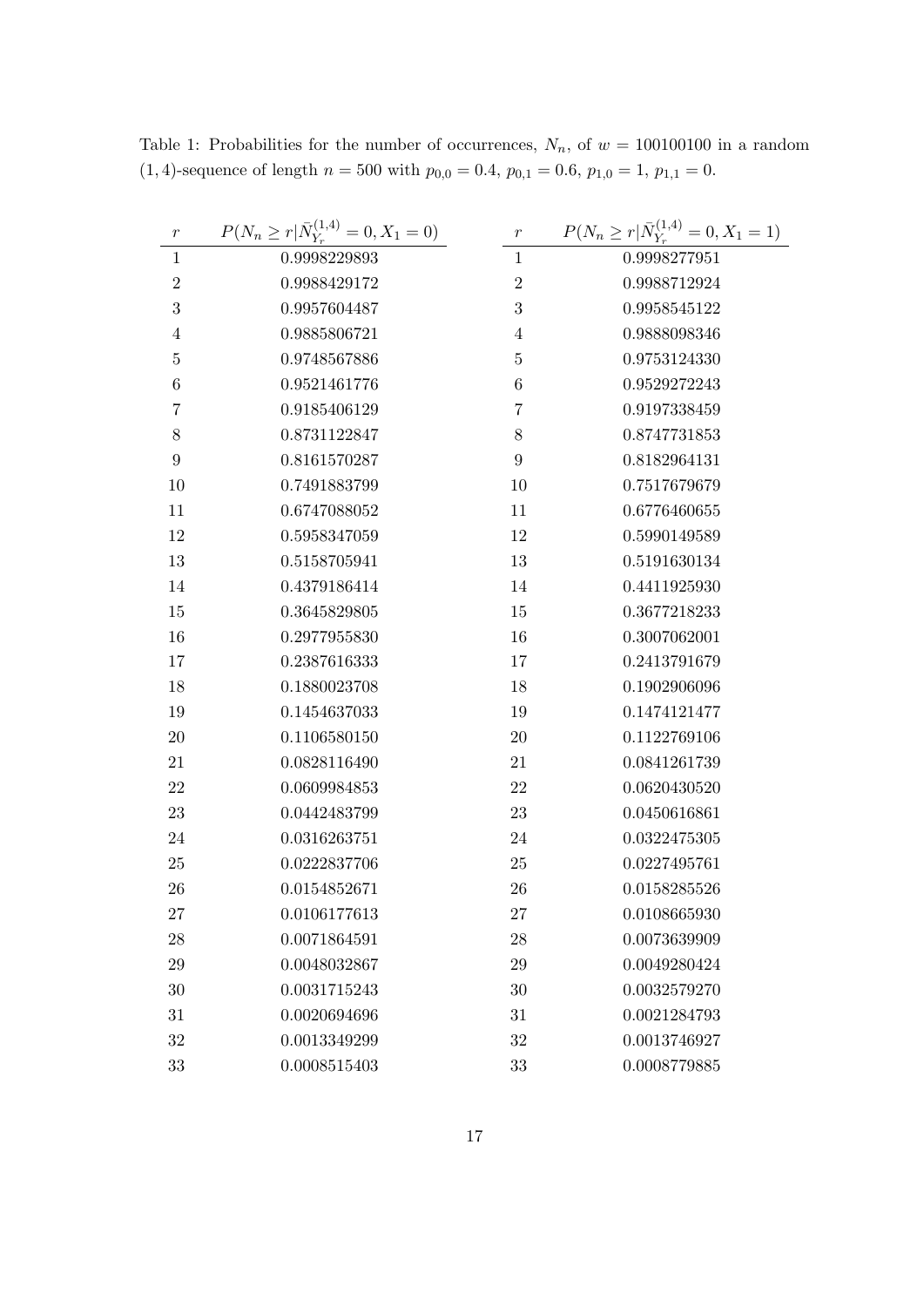### References

- [1] J. Abate, and W. Whitt, Numerical inversion of probability generating functions. Operations Research Letters, 12, 245–251, 1992.
- [2] N. Balakrishnan, and M. Koutras, Runs and Scans with Applications, Wiley, New York, 2002.
- [3] E. Bender, and F. Kochman, The distribution of subword counts is usually normal. European Journal of Combinatorics, 14, 265–275, 1993.
- [4] J. D. Biggins, and C. Cannings, Markov renewal processes, counters and repeated sequences in Markov chains. Advances in Applied Probability 19, 521-545, 1987.
- [5] G. Blom, and D. Thorburn, How many random digits are required until given sequences are obtained? Journal of Applied Probability 19, 518-531, 1982.
- [6] S. Chadjiconstantinidis, D. L. Antzoulakos, and M. V. Koutras, Joint distributions of successes, failures and patterns in enumeration problems. Advances in Applied Probability 32, 866-884, 2000.
- [7] O. Chryssaphinou, and S. Papastavridis, The occurrence of a sequence of patterns in repeated dependent experiments. Theory of Probability and its Applications 35, 167-173, 1990.
- [8] M. Crochemore and W. Rytter, Text Algorithms, Oxford University Press, New York, 1994.
- [9] J. Fan, T. L. Poo, and B. Marcus, Constraint Gain, Transactions on Information Theory, 50, 1989-1999, 2004.
- [10] J. C. Fu, Distribution theory of runs and patterns associated with a sequence of multistate trials. Statistica Sinica 6, 957-974, 1996.
- [11] J. C. Fu, and Y. M. Chang, On probability generating functions for waiting time distributions of compound patterns in a sequence of multistate trials. Journal of Applied Probability 39, 70-80, 2002.
- [12] J. C. Fu, and W. Y. W. Lou, Distribution Theory of Runs and Patterns and its Applications, World Scientific, New Jersey, 2003.
- [13] H. Gerber, and S-Y. R. Li, The occurrence of sequence patterns in repeated experiments and hitting times in a Markov chain. Stochastic Processes and their Applications 11, 101-108, 1981.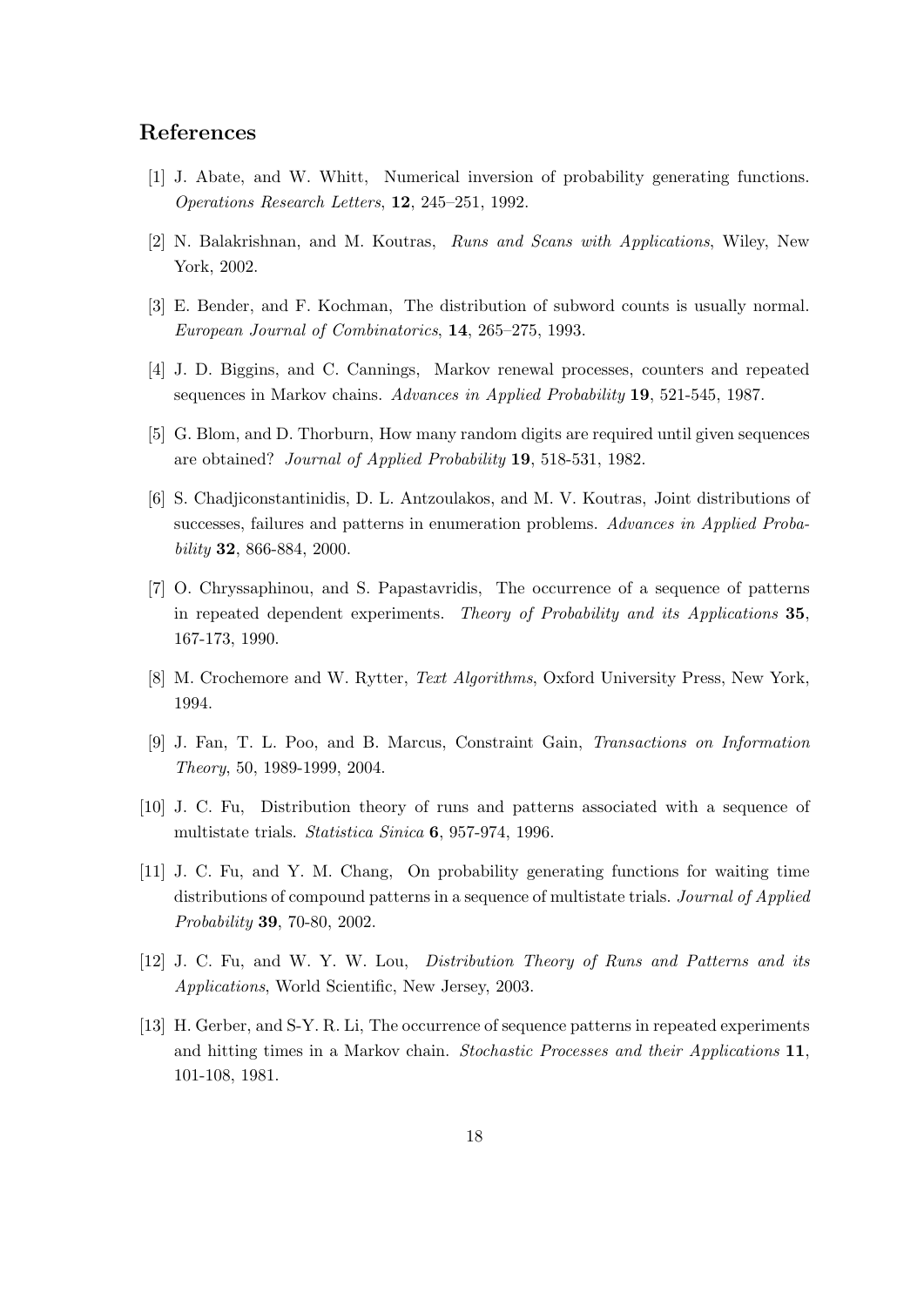- [14] L. Guibas and A. M. Odlyzko. Periods in strings. Journal of Combinatorial Theory, 30:19–43, 1981.
- [15] S-Y. R. Li, A martingale approach to the study of occurrence of sequence patterns in repeated experiments. Annals of Probability 8, 1171-1176, 1980.
- [16] D. E. Knuth, The Art of Computer Programming. Sorting and Searching, Vol. 3, Second Edition, Addison-Wesley, Reading, MA, 1998.
- [17] V. Kolesnik and V. Krachkovsky, Generating functions and lower bounds on rates for limited error-correcting codes, Transactions on Information Theory, 37, 778-788, 1991.
- [18] M. Lothaire, editor. Applied Combinatorics on Words, Cambridge University Press, Cambridge, 2005.
- [19] B. Marcus, R. Roth and P. Siegel, Constrained systems and coding for recording channels, Chap. 20 in *Handbook of Coding Theory* (eds. V. S. Pless and W. C. Huffman), Elsevier Science, 1998.
- [20] B. Moision, A. Orlitsky and P. Siegel, On codes that avoid specific differences, Transactions on Information Theory, 47, 433-442, 2001.
- [21] P. Nicodème, B. Salvy, and P. Flajolet, Motif Statistics, *European Symposium on* Algorithms, Lecture Notes in Computer Science, No. 1643, 194–211, 1999.
- [22] M. Régnier and W. Szpankowski, On the Approximate Pattern Occurrences in a Text, Proc. Compression and Complexity of SEQUENCE'97, IEEE Computer Society, 253– 264, Positano, 1997.
- [23] M. Régnier and W. Szpankowski. On pattern frequency occurrences in a Markovian sequence. Algorithmica, 22:631–649, 1998.
- [24] G. Reinert, S. Schbath, and M. Waterman, Probabilistic and statistical properties of words: an overview. Journal of Computational Biology, 7, 1-46, 2000.
- [25] S. Robin, and J. Daudin, Exact distribution of word occurrences in a random sequence of letters. Journal of Applied Probability 36, 179-193, 1999.
- [26] S. Robin, and J. Daudin, Exact distribution of the distances between any occurences of a set of words. Annals of the Institute of Statistical Mathematics 36, 895-905, 2001.
- [27] V. T. Stefanov, On some waiting time problems. Journal of Applied Probability 37, 756-764, 2000.